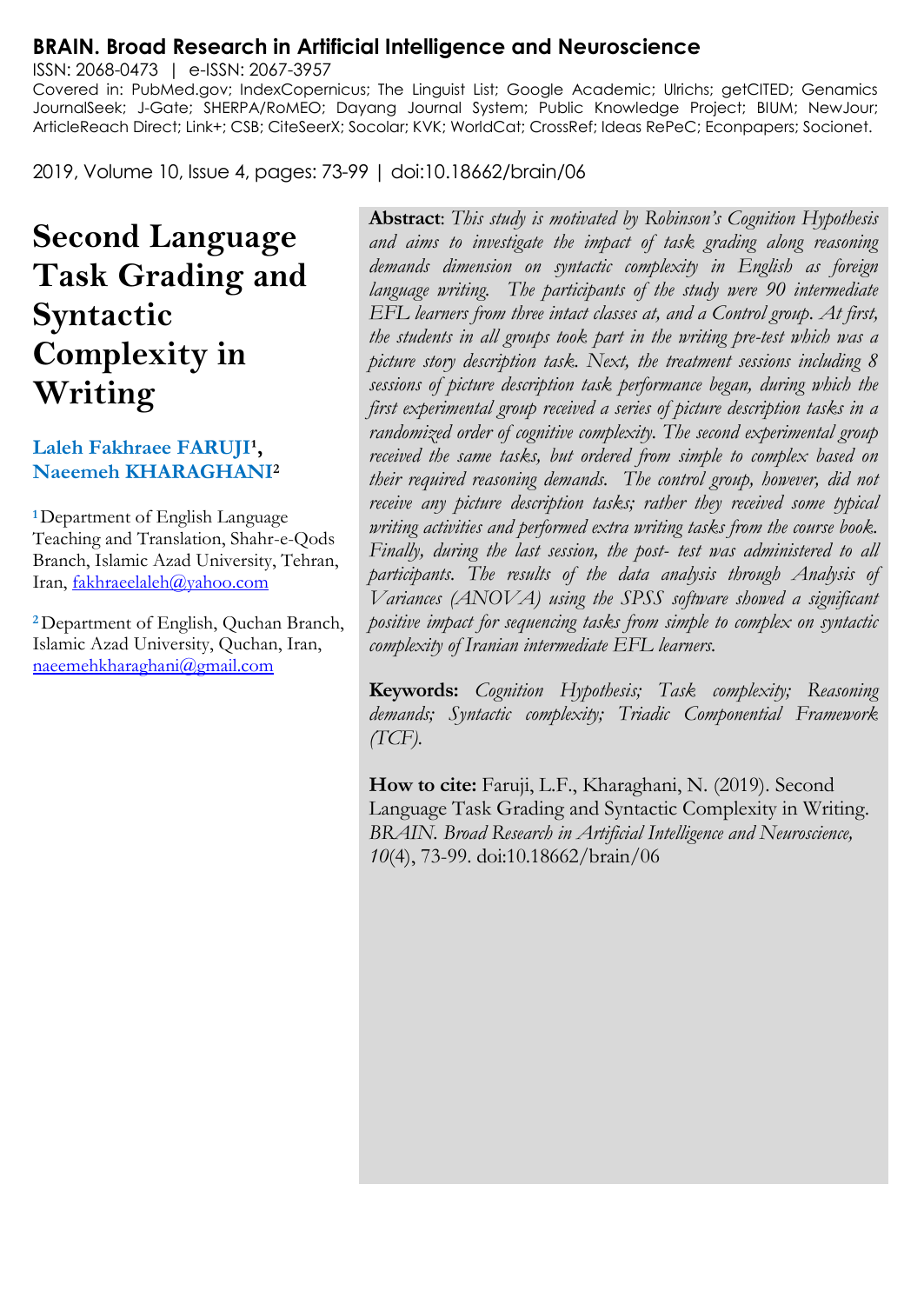## **1. Introduction**

Due to their potential to help L2 learners to perform in real life conditions, pedagogic tasks have been greatly concerned by SLA researchers, educationalists, and curriculum developers around the world (Birjandi & Ahangari, 2008; Birjandi & Seifoori, 2009; Ellis, 2000, 2003, 2008; Long, 1989; Long & Crookes, 1992; Maftoon, Birjandi & Pahlavani, 2014; Nunan, 1989, 1991, 2004; Skehan, 1996; Skehan & Foster, 1997, among others).

Although there has been more attention to the application of pedagogic tasks (in comparison with linguistic units) in designing syllabi in new years, there has been no agreement among researchers about the criteria based on which tasks should be graded in the syllabus (Romanko & Nakatsugawa, 2010). Robinson (2001a, 2001b, 2005, 2007b, and 2010) proposed a set of cognitively based criteria for task grading by developing the Cognition Hypothesis (CH). According to him, "task sequencing, should be done by designing tasks simple on all relevant parameters of task demands first, and then gradually increasing their cognitive complexity on subsequent versions" (Robinson, 2010, p. 242). In fact, he mentioned that pedagogic tasks should be ordered based on the increase in their cognitive complexity in order to get more similar to the real-life tasks.

The CH seeks to provide a rationale for sequencing tasks by drawing on the Triadic Componential Framework (TCF). Robinson"s TCF distinguished "three dimensions which interact to influence task performance and learning: task complexity, task conditions and task difficulty, of which Robinson suggested complexity factors as the major basis for pedagogic task sequencing in task-based syllabuses" (Robinson, 2001a, 2001b, 2005, 2007b, 2010). In fact, he made distinction between two aspects of task complexity's dimensions which are resource-directing dimensions, and resource-dispersing.

According to Robinson (2010), increasing task complexity along resource-directing dimensions can increase learners' attention and efforts at producing complex syntactic structures. However, using the resourcedispersing dimensions besides intensifying task complexity relates to an enhanced ability to obtain and apply knowledge during performance.

Many researchers have checked Robinson's hypothesis by controlling task complexity along diverse resource-directing and resourcedispersing dimensions such as: "  $\pm$  here and now" (Gilabert Guerrero, 2005; Robinson, 1995; Robinson, Ting, & Urwin, 1995), " ± reasoning demand"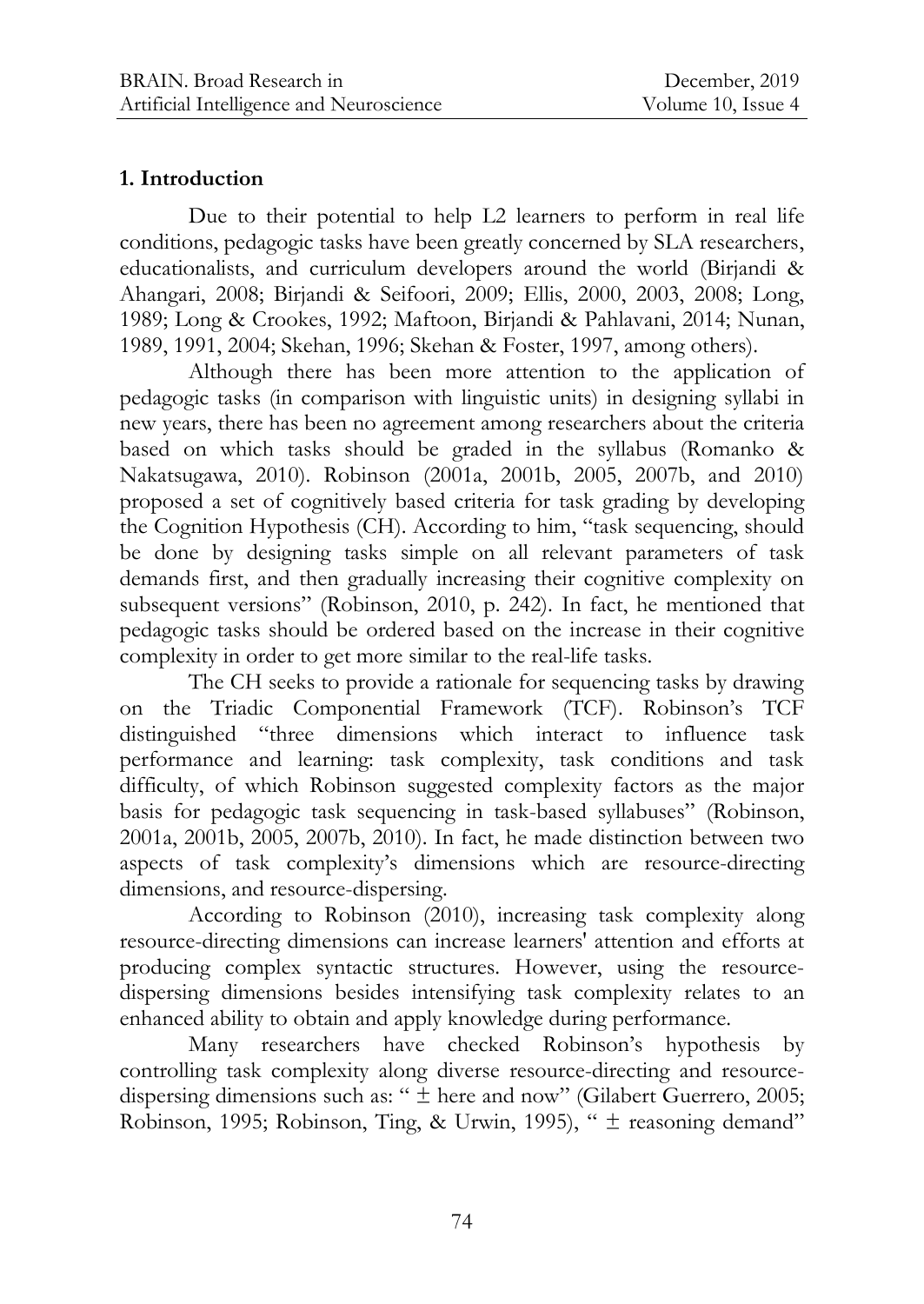(Iwashita, Elder, & McNamara, 2001), and "± few elements" (Kuiken, Mos, & Vedder, 2005; Kuiken & Vedder, 2007).

Most of the previous studies testing Robinson"s hypothesis had only addressed the direct results of manipulating task complexity variables; "i.e. they involve one-off experiments that examine task complexity variables at a specific point in time" (Ellis, 2005). Nevertheless, there have been few researches investigating the effects of using a cycle of simple to complex tasks taking place over a longer period of time than a single classroom session (e.g. Robinson, 2007a; Thompson, 2014); therefore, this study aims at filling the mentioned gap by investigating the potential effects of sequencing tasks based on their cognitive complexity on L2 learners' writing task performance in terms of syntactic complexity.

Furthermore, although many studies have examined the relationship between task complexity and L2 oral task production, quite few reaserches have investigated the relationship between task complexity and writing task performance (Kuiken & Vedder, 2007; Rahimpour & Hosseini, 2010; Salimi, Dadashpour, & Asadollahfam, 2011). Hence, this study aims at investigating the potential results of manipulating task complexity on L2 learners" writing task performance in terms of syntactic complexity.

### **2. Review of literature**

### **2.1. Theories of task complexity in TBLT**

Two models of task complexity in the field of Second Language Acquisition (SLA) have been developed. The first one was suggested by Robinson (2001a, 2001b, 2003) which is called "Cognition Hypothesis" and the second one proposed by Skehan (1996) as "Trade-off Hypothesis" (or the Limited Attentional Capacity Model). In this study, Robinson's CH model (2001a, 2001b, 2003) was used. In what follows, the two models will be explained and the justification for choosing the Robinson"s CH will be explained.

### **2.1.1. Robinson's Cognition Hypothesis (CH) and its Related TCF**

Robinson (2001a, 2001b, 2003) distinguished two dimensions for task complexity. The first one refers to "Resource-directing", which guides learner's attention to special linguistic characteristics of a task, and the second one refers to "Resource-dispersing" which lessens learner's attention on different parts of the tasks (Robinson, 2003, p. 59). "Reasoning demands" is an example for resource-directing dimension .In this situation, doing tasks does not require reasoning on the part of the learners, it only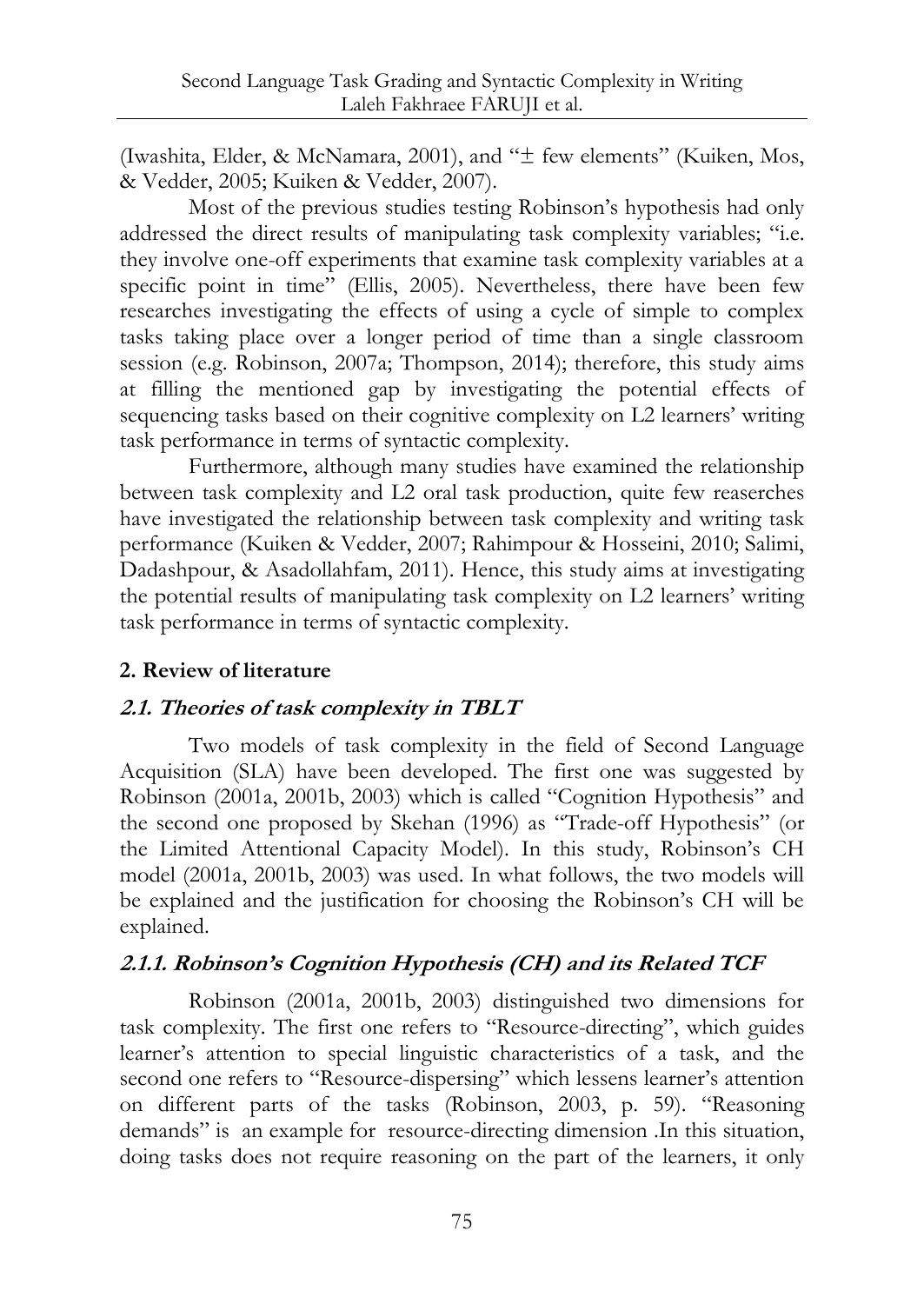requires simple communication of information and smaller amount of theoretical and linguistic attempt and resources .On the other hand, a task which requires reasoning demands requires a minimum cause-consequence subordination. Robinson states that if cognitive complexity increases through this form of dimensions, attentional and memory resources will be directed to task completion and the result would be a more exact and complicated speech; however, fluency would be influenced negatively (Robinson, 2003).

Having access to "planning time" during task performance could be an example of a resource-depleting variable. The reason lies on the fact that having no planning time leads to more complexity of a task since attentional resources would be directed over the different parts of the task. However this dimension prepares learners for real-life situations and it should be considered by syllabus designers. Considering resource-dispersing dimensions, it has been predicted that the increase in task complexity would have a negative influence on all parts of L2 production but it will improve interaction (Robinson, 2003).

Finally, CH claims that tasks' sequencing based on the degree of complexity forms the perfect situations for practice; therefore, it leads to achievements in automaticity (DeKeyser, 2000), and "it helps the administrative processes of scheduling, and coordinating the component demands of complex tasks".

Robinson improved the TCF in association with CH (Robinson, 2001a; 2007b).TCF has differentiated factors among task complexity, task condition and task difficulty. In the following a plan of the CH, along with its elements will be presented .Meanwhile, its organization into categories in the TCF (its different versions) will be discussed (Robinson, 2001a, 2001b; Robinson & Gilabert, 2007).

Robinson (2001a) identified three main factors, which communicate to influence task performance and learning including; "Task Complexity", "Task Difficulty", and "Task Condition". The first one deals with "Task Complexity". These are represented as "dimensions, plus or minus a feature, but can also be thought of in some cases as continuums, along which relatively more of a feature is present or absent" (p. 293). These dimensions of complexity, according to him, are "design features of tasks", and they can be manipulated to improve or decrease the cognitive demands of task performance. "For example, tasks which require simple description of events happening now, in a shared context (+here and now), where few elements (+few elements) have to be described and distinguished consume less amounts of attentional, memory and reasoning resources than tasks which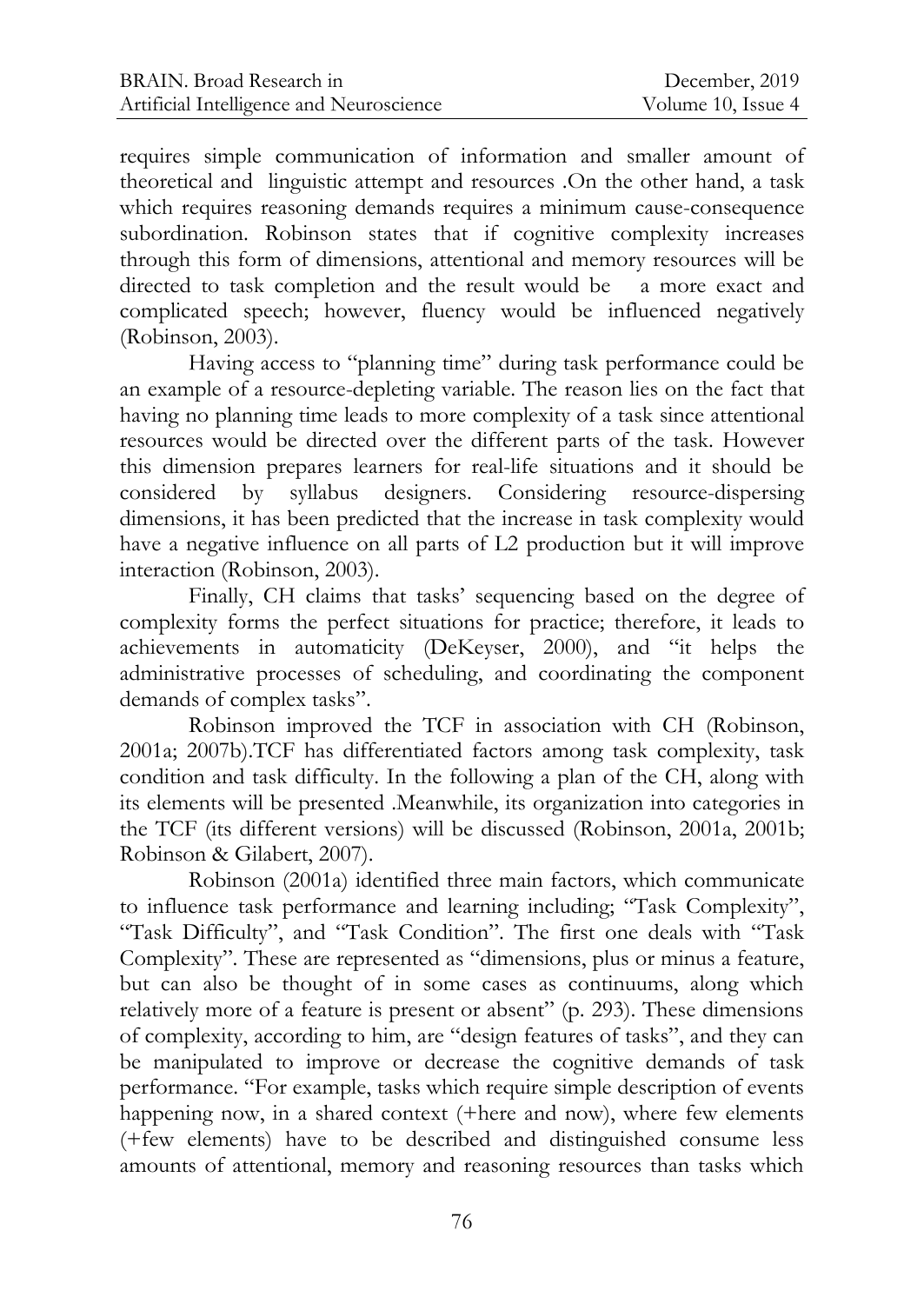require reference to events that happened elsewhere (−here and now), in the past, where many elements have to be distinguished (−few elements), and where reasons have to be given to support statements made (+reasoning)" Robinson (2001a).

The second group of factors in the TCF includes factors contributing to "Task Difficulty" (Robinson, 2001a). "Task Difficulty" can be affected by two different variables: (a) affective variables such as motivation, anxiety and confidence which could vary in a short period of time and (b) *ability* factors which can be evaluated in advance such as aptitude, proficiency and intelligence. These features are brought by learners to task performance and nothing can be done generally about them before the application of syllabus.

As a result, "Task Condition" factors deal with the nature of the participation required on task (e.g., one-way or two-way information exchange, closed or open task solution), and also participant variables, such as (same or different gender in pairs or groups, or being previously familiar/unfamiliar with each other).

Robinson and Gilabert (2007) believed that "gradually approximating target-task demands, by using increasingly complex pedagogic tasks, requires both developing an operational taxonomy for classifying target task features which can be used by task designers, and establishing some principles for sequencing these features, and combinations of them, in an order which approaches target-task demands". According to them the taxonomic system for pedagogic task classification "should include categories of the design features of tasks that can be simulated and sequenced to promote further analysis and development of existing interlanguage knowledge in line with the target L2" (p. 163). To meet these criteria, Robinson and Gilabert (2007) added new parts to the current version of the TCF. The foundation of the model by Robinson and Gilabert (2007) was based on a difference between task complexity, task difficulty, and task conditions, and a subdivision within each category (Table1).

**Table 1**. The Triadic Componential Framework for task classification (adopted from Robinson & Gilabert, 2007)

| Task complexity                                 | Task condition                                          | Task difficulty                                    |  |
|-------------------------------------------------|---------------------------------------------------------|----------------------------------------------------|--|
| (Cognitive                                      | (Interactive                                            | (Learner                                           |  |
| factors                                         | factors)                                                | factors)                                           |  |
| (Classification criteria:<br>Cognitive demands) | criteria:<br>(Classification)<br>interactional demands) | (Classification criteria:<br>ability requirements) |  |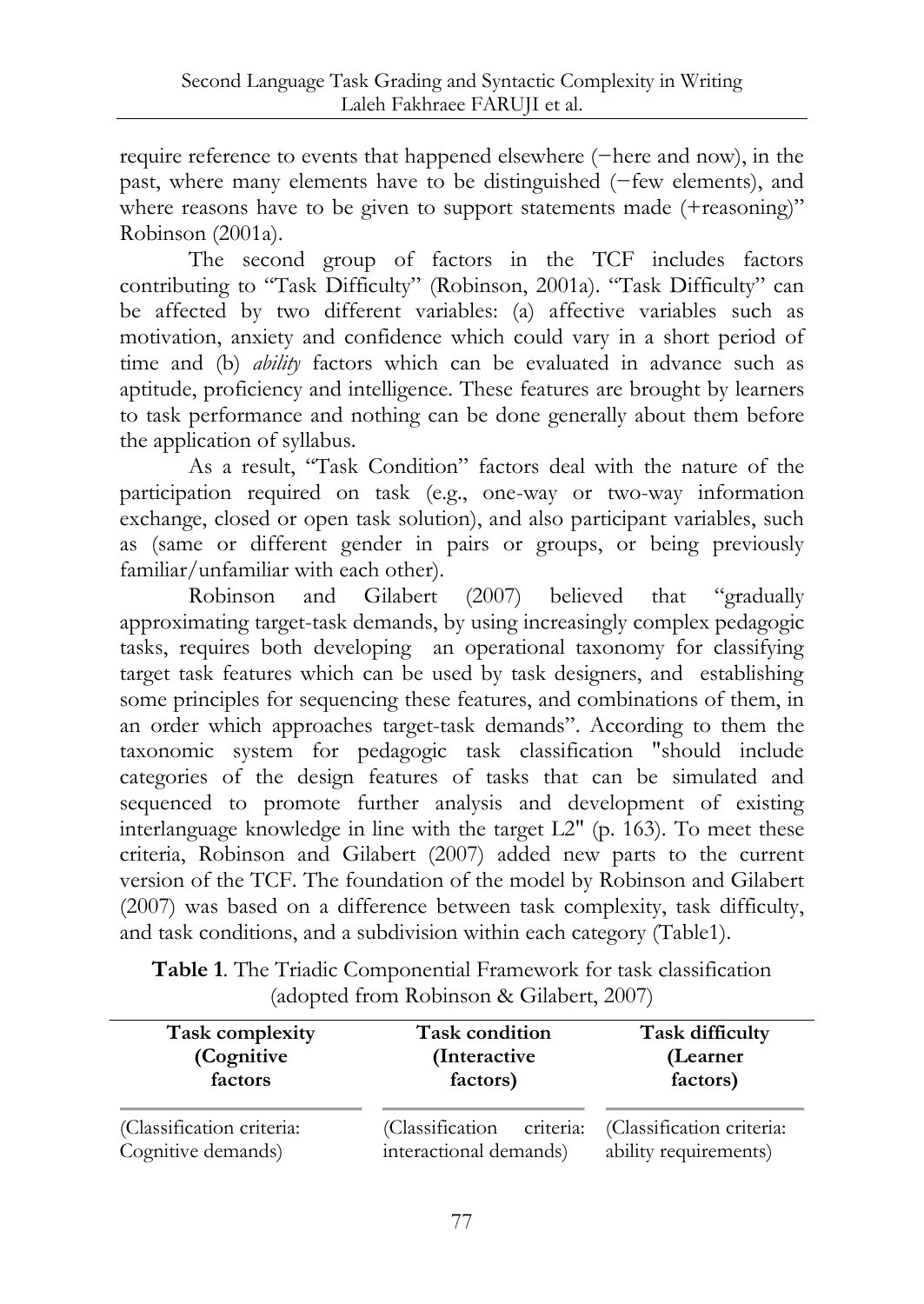| (Classification procedure:<br>information-theoretic<br>analyses)<br>(a) resource directing<br>variables making<br>cognitive/conceptual<br>demands | (Classification<br>procedure:<br>behavior-<br>descriptive analyses)<br>(b) Participation<br>variables<br>making<br>interactional<br>demands                                  | (Classification<br>procedure:<br>Ability<br>assessment analyses)<br>(a)ability variables and<br>task-relevant<br>resource<br>differentials                                            |
|---------------------------------------------------------------------------------------------------------------------------------------------------|------------------------------------------------------------------------------------------------------------------------------------------------------------------------------|---------------------------------------------------------------------------------------------------------------------------------------------------------------------------------------|
| $+/-$ here and now<br>$+$ /-few elements<br>-/+spatial reasoning<br>$-$ /+causal reasoning<br>-/+intentional reasoning<br>-/+perspective taking   | +/-open solution<br>$+$ /-one-way flow<br>+/-convergent solution<br>+/-few participants<br>$+/-$ few<br>contributions<br>needed<br>$+$ /-negotiation<br>not<br>needed        | h/l working memory<br>h/l reasoning<br>h/l task switching<br>h/l aptitude<br>h/l field independence<br>mind/intention-<br>h/l<br>reading                                              |
| (b)Resource-dispersing<br>Variables making<br>performative/procedural<br>demands                                                                  | (b) Participant variables<br>Making<br>interactant<br>demands                                                                                                                | (b) Affective variables<br>and task-relevant state-<br>trait<br>differentials                                                                                                         |
| $+$ /-planning time<br>$+$ /-single task<br>+/-task structure<br>$+$ /-few steps<br>+/-independency of steps<br>+/-prior knowledge                | $+$ /-same proficiency<br>$+$ /-same gender<br>$+$ /-familiar<br>$+$ /-shared<br>content<br>knowledge<br>$+$ /-equal status and role<br>$+/-$ share<br>cultural<br>knowledge | h/l<br>being<br>ready<br>to<br>experience<br>h/l feeling management<br>h/l task inspiration<br>h/l processing anxiety<br>willingness<br>h/l<br>to<br>communicate<br>h/l self-efficacy |

Considering the impact of task complexity on L2 production , a different analysis was presented by Skehan based on the alternative Limited Attentional Capacity Model (1996).This model is going to be discussed in the next part.

#### **2.1.2. Skehan's Limited Attentional Capacity Model**

Considering the Limited Attentional Capacity Model (also called as The Trade-off Hypothesis), "cognitively demanding tasks require trade-offs from limited attentional resources" (Skehan, 2003; Skehan & Foster, 1999).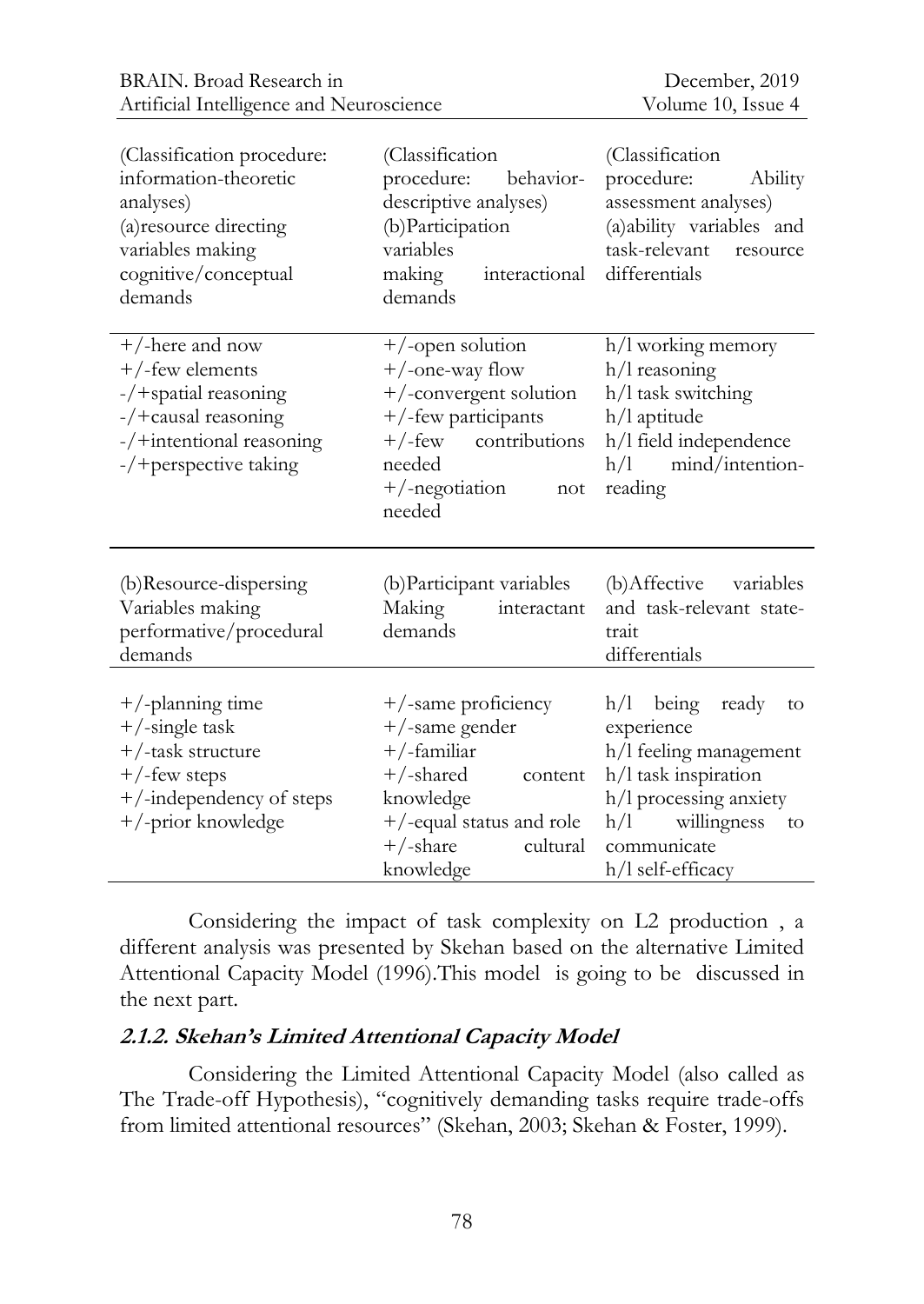A set of hypotheses about learners" differences in doing tasks with different cognitive complexity levels form the Trade-off Hypothesis (Skehan, 2009). It is assumed that attentional capacity and working memory are limited, and since performance in each of the three areas of, Complexity, Accuracy, and Fluency (CAF), requires attention and working memory involvement, committing attentional resources to one area might cause lower performance in others. In other words there is a competition between form (complexity and accuracy) and fluency, and most importantly, there is a competition between complexity and accuracy in cases where cognitive complexity of tasks increases. This is the most important distinction between the Trade-off Hypothesis, and the Cognition Hypothesis, where the latter assumes that simultaneous progress of accuracy and complexity will happen when cognitive task complexity of the task input is increased.

# **2.2 Justification for Choosing the Cognition Hypothesis**

Drawing on Levkina's (2013) accounts on the benefits of using CH and its related TCF in empirical studies, the researcher provided some justifications for using this framework as a basis for design of this study:

First, Robinson's suggestion is based on studies in different fields such as sociology, psycholinguistics psychology and even economy. Therefore, his idea is highly theory-driven and it is based on the CH.

Meanwhile, a well-planned TCF in association with CH has been restructured based on empirical studies as well as theoretical ones to provide more opportunities for empirical studies. While Skehan (1996) elaborated on the factors that may influence performance on the tasks, Robinson (2001a) presented a detailed program for doing research on tasks, which was highly supported by theory. Based on this program, researchers have a clear picture of the framework which can help them to design an experiment based on task complexity, and rationalize their results based on theories.

Finally, the model organized the main characteristics of task into three main groups including: task conditions, task complexity, and task difficulty. Through this organization, any confusion would be prevented when applying the theory into practice, particularly when "task complexity" is contrasted with "task difficulty". So both researchers and syllabus designers could use the model.

# **2.3. Reasoning demands as a variable of task complexity**

As mentioned previously, Robinson (2001a, 2001b, 2005, 2007a, 2011) categorizes reasoning demands as a part of the resource-directing dimension of task complexity. Getting incites from first language acquisition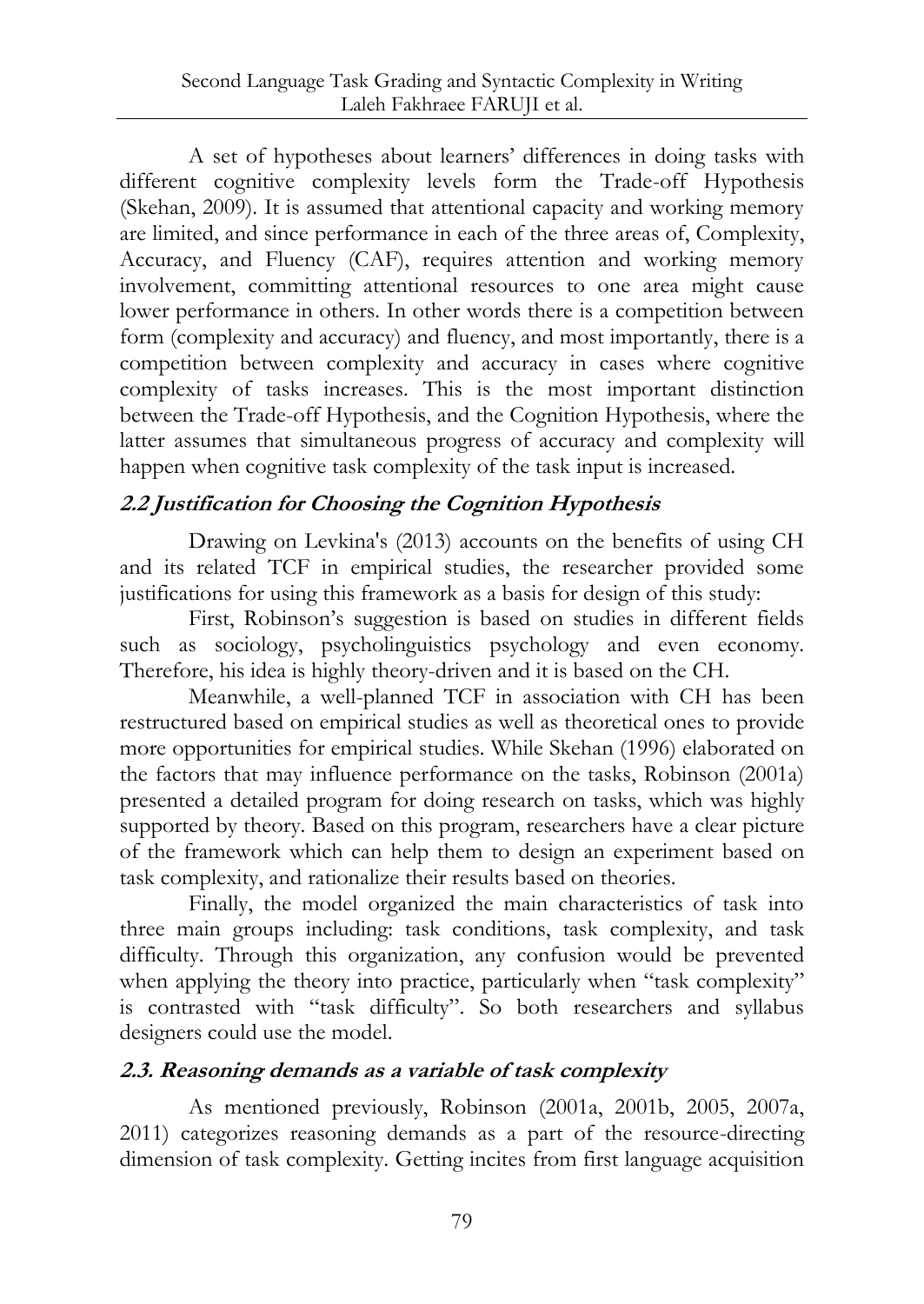studies and psychological research, Robinson (2011) identified three aspects of reasoning, including: "spatial, intentional, and causal reasoning" (p. 15). In some studies, researchers attempted to distinguish different types of reasoning demands (spatial reasoning, i.e., reasoning about distance and position in physical space; intentional reasoning, i.e., reasoning about motives and intentions of people; and causal reasoning, i.e., reasoning about causes and effects of events), however, in other studies no distinction were made due to the fact that the distinction is very delicate, especially between intentional and causal reasoning.

The claim about "intentional reasoning" was originated from first language acquisition research. Intentional reasoning entails "reasoning about, and successfully understanding (intention-reading) the motives, beliefs and thoughts which cause people to perform actions" (Robinson, 2007a, p. 194), "which has been a much studied subject in both developmental and differential cognitive psychology, and in theories of the relationship between language and thought in child development". Shatz, Wellman and Silber (1983) mentions that" the ability to represent, conceptualize and reason about psychological, mental states has been called a person's theory of mind" which "frames and interprets perceptions of human behavior in a particular way; as perceptions of agents who can act intentionally and who have feelings, desires and beliefs that guide their actions" (Malle 2005, as cited in Robinson, 2007a). Lee and Rescola (2002) found that cognitive state terms (e.g., *think, know*) emerged later in children than physiological (e.g., *sleepy*), emotional (e.g., *happy*), and desire terms (e.g., *want*). They also represented that the application of psychological, cognitive state terms was related considerably and positively with the use of complex syntax in child development using measures from Scarborough's (1990) "Index of Productive Syntax (IPSYN)".

In L2 English, as Robinson (2011) proposed, "the same process happens; in other words, tasks which require complex reasoning about the intentional states that motivate others to perform actions can be expected to draw the use of cognitive state terms for reference to other minds".

There have been a number of studies on intentional reasoning in oral modality (e.g. Baralt, 2010; Choong, 2011; Kim, 2009; Lee, 2002; Nuevo, 2006; Révész, 2011; Robinson, 2000, as cited in Robinson, 2005, among others). However, of the small group of studies on cognitive task complexity and writing, the work of Choong (2014), Frear (2014), Kuiken, Mos, and Vedder (2005), Kuiken and Vedder (2007, 2008, 2011, 2012), Masrom, Alwi, and Daud (2015), and Sercu, De Wachter, Peters, Kuiken, and Vedder (2006) manipulated task complexity along reasoning demands dimension; in fact,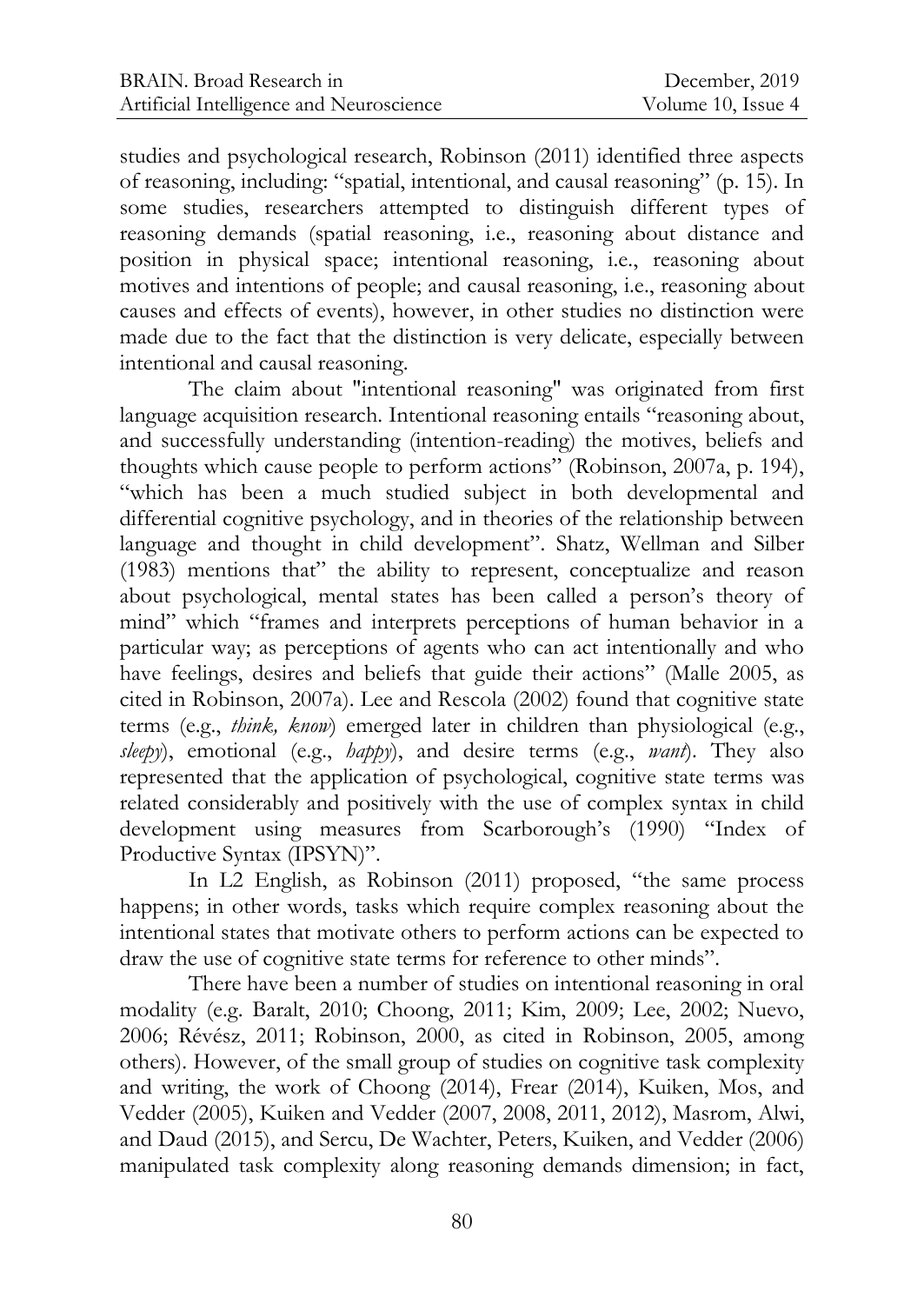some of these studies manipulated task complexity along both reasoning demands and number of elements.

#### **2.4. Measuring written task performance**

Measurement considerations should be addressed as an important part of every study of the effect of task complexity on L2 task performance. In this part, issues related to the measurement of the writing task performance in terms of syntactic complexity will be addressed.

According to Foster and Skehan (1996) complexity draws attention to the "progressively more elaborate language", as well as "a greater variety of syntactic patterning" (p.303). In general, high complexity is shown by using a wide variety of both simple and sophisticated grammatical structures, while low complexity is indicated by using only simple structures. The syntactic complexity measures were classified into three groups generally used across language-related fields (Norris & Ortega, 2009): "(a) measures based on length in which syntactic complexity is calculated by dividing words by a chosen production unit. (b) metrics that measure amount of subordination, in which syntactic complexity is calculated by counting all clauses and dividing them over a given production unit of choice, yielding, and (c) measures using a variety of formulas" devised in other fields in order to capture the variety, sophistication, and acquisitional timing of grammatical forms used in production, such as Scarborough"s (1990) Index of Productive Syntax.

Norris and Ortega (2009) emphasized that SLA researchers should approach "syntactic complexity from a multidimensional perspective; in fact, at best, they should measure overall complexity (e.g. mean length of T-unit), complexity by subordination (e.g. mean number of clauses per T-unit), and complexity by sub-clausal or phrasal elaboration (e.g. mean length of clause)". However, they argued that in order to choose one measure among others researchers should use measures that best fit the proficiency level of the subjects of their study; they mentioned that at beginning levels of development coordination is expected to be the most indicative source of complexification, whereas at intermediate levels subordination is a useful and powerful indicator of complexification. However, at higher levels, using more phrasal-level complexification is considered as a sign of syntactic complexification.

Considering the above mentioned literature, the present study designed to analyze the following research question and research hypothesis: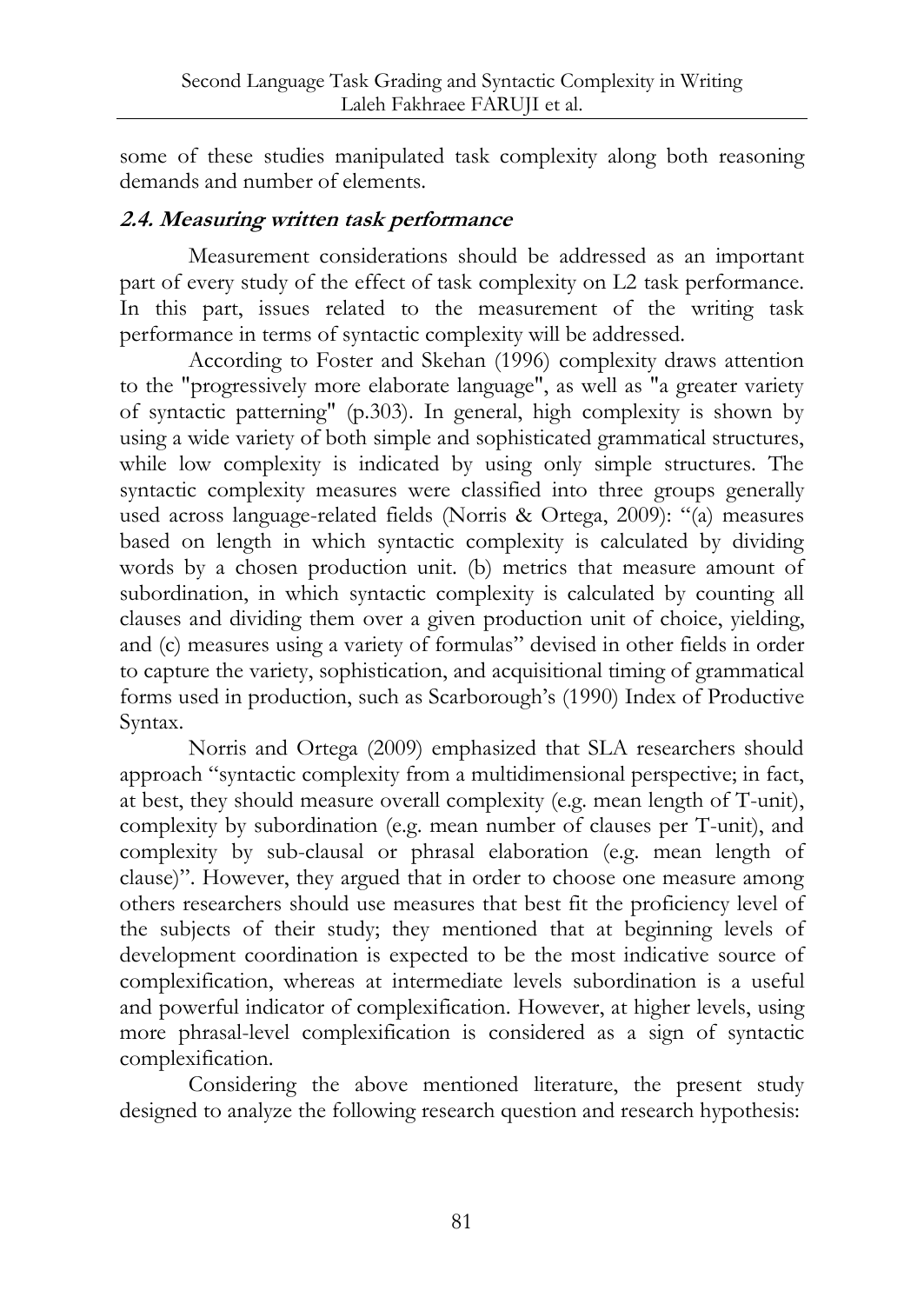*Research Question:* Does grading tasks based on their reasoning demands have any significant impact on EFL learners' writing task performance in terms of syntactic complexity?

*Null Hypothesis:* Grading tasks based on their reasoning demands does not have any significant impact on EFL learners' writing task performance in terms of syntactic complexity.

## **3. Method**

#### **3.1. Participants**

90 students from three intact classes at Islamic Azad University, Shahr-e-Qods Branch, participated in the study. Their ages were between 20- 32 years and the participants were both male and female. They were selected from a larger group of 120 learners based on their performance on Preliminary English Test (PET). Students who scored within the range of one standard deviation below and above the mean in the PET test were selected for the purpose of the study. They were B.A. students majoring in English language translation. During the study they were taking two-credit essay writing course. They were expected to have studied English for 7 years in junior and senior high school levels before entering university. The sample was assumed to represent the larger population of Iranian university students, for they were from different provinces of Iran and factors such as age and gender were randomly distributed. During the course, all the students studied the same text book "The practical writer" by Bailey and Powell (2009).

### **3.2. Instruments**

To obtain the required data for this study, the following instruments were employed:

# **3.2.1. Preliminary English Test (PET)**

PET (Preliminary English Test, 2015); taken from the website <http://www.cambridgeenglish.org/exams/preliminary/exam-format>, is made up of three papers developed to test the participants" English skills. It consists of three sections: reading and writing, listening, and speaking. For the purpose of this study just reading, writing and listening part were administered.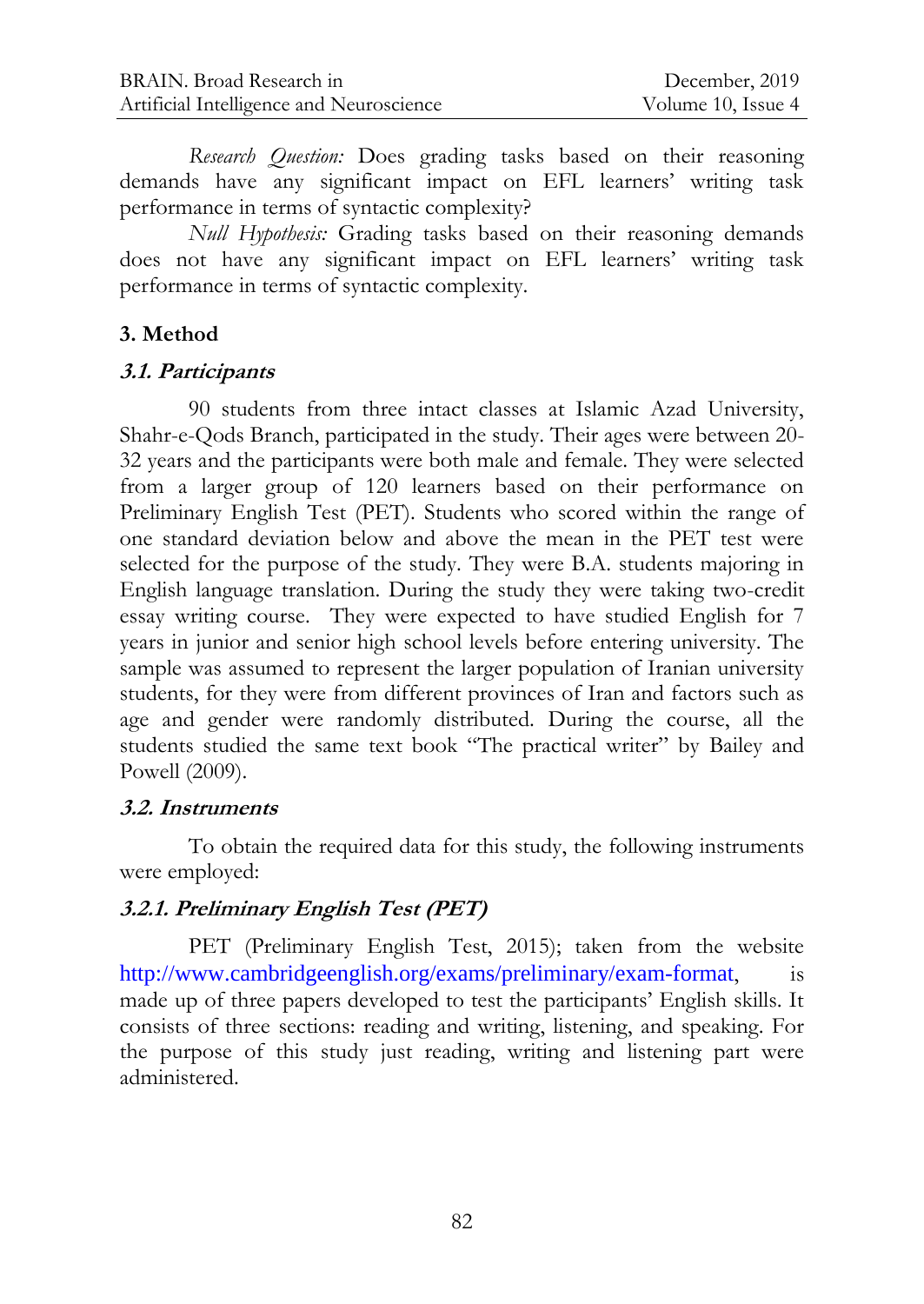# **3.2.2. Pre-test and post-test**

A cartoon picture description task adopted from Abdollahzadeh and Kashani (2011) was used as both the pre-test and post-test. The task involved writing a story based on a set of nine cartoon pictures. The selected picture story, although clearly structured with a chronologically ordered series of events, requires interpretation on the part of the learners because the character"s motive for performing different actions is uncertain until the final picture.

# **3.2.3. Picture Arrangement (PA) subtest of Wechsler Adult Intelligence Scale, Revised version (WAIS-R)**

The Wechsler Adult Intelligence Scale (WAIS) is a test of intelligence designed to determine [cognitive ability](https://en.wikipedia.org/wiki/Cognitive_ability) in adults. The original WAIS was mentioned in [Wechsler](https://en.wikipedia.org/wiki/David_Wechsler) (1955, as cited in https://www.wechsleradultintelligencescale.com/). "It is currently in its fourth edition (WAIS-IV) released in 2008, and is the most widely used IQ test for both adults and older adolescents in the world. The WAIS-R, a revised form of the WAIS, was released in 1981 and consisted of six verbal and five performance subtests". For the purpose of this study the Picture Arrangement (PA) subtest of WAIS-R was used to operationalize intentional reasoning demands. It is based on a set of pictures which increasingly require more reasoning ability in performing tasks about characters of motives and their intentions behind doing actions.

# **3.3. Procedure**

In order to answer the research questions the following steps were taken in the current study:

For the purpose of homogenizing the participants, a sample of PET was used to ensure that the participants were from almost the same general proficiency level. After the main administration of the test, the participants were given a score based on their performance and those participants whose scores were within the range of one standard deviation above and below the mean were chosen to participate in the study. The selected participants were distributed in three groups: Experimental A, Experimental B, and a Control group; each consists of 30 students.

During the first session, the students in all groups took part in the pre-test. A cartoon picture description task adopted from Abdollahzadeh and Kashani (2011) was used as the pre-test. The participants were required to write a narrative account for the cartoon picture in thirty minutes. From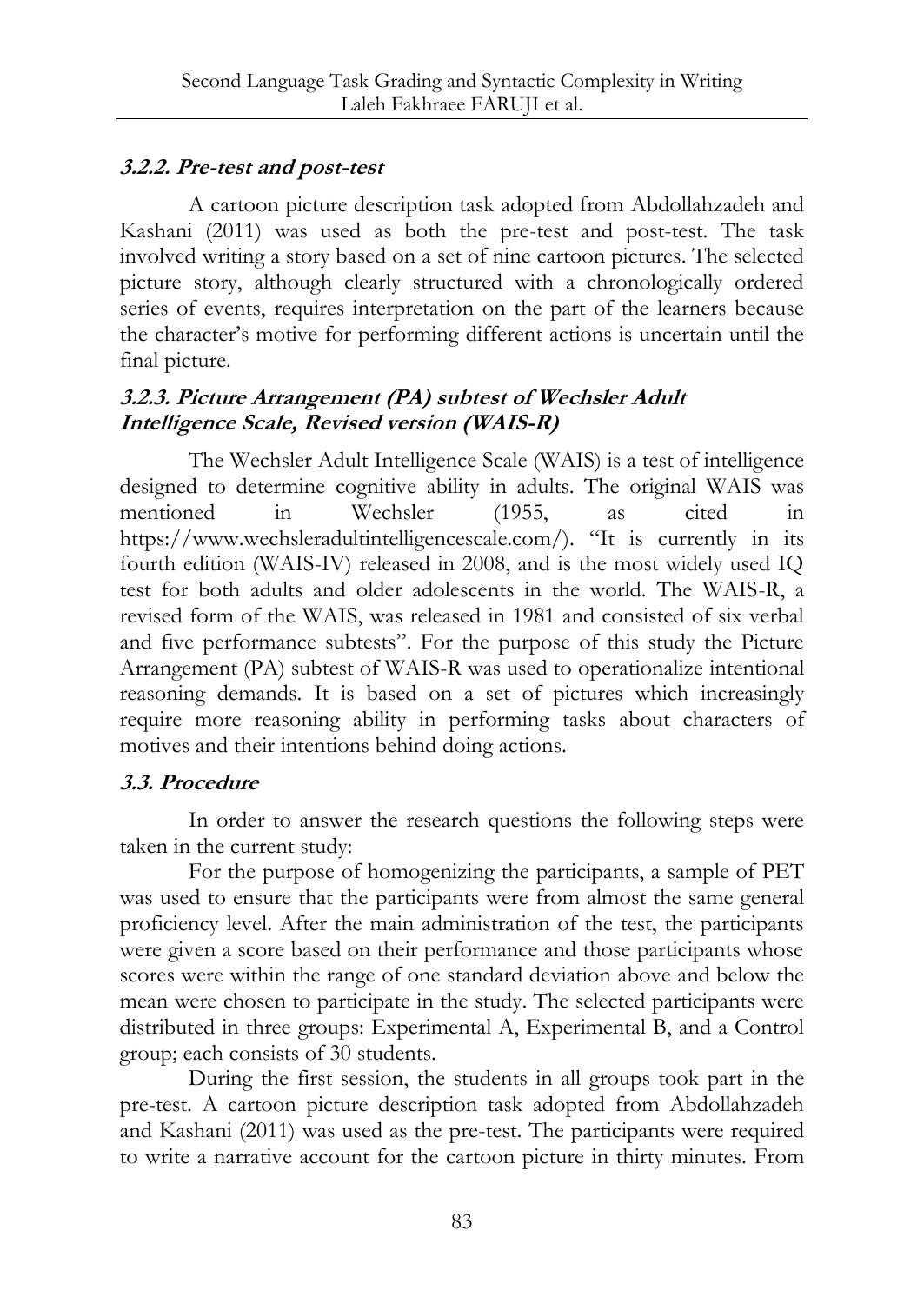the second session, the treatment sessions including 8 sessions of picture description task performance began, during which the first experimental group (Experimental A) received a series of 8 picture description tasks in a randomized order of cognitive complexity; each in one session. The second experimental group (Experimental B) received the same tasks, but this time the tasks were ordered from simple to complex based on their required reasoning demands; in other words the simplest task were administered in the first session and the most complex one was administered in the last session of the treatment. The control group, on the other hand, did not receive any picture description tasks; rather they received some typical writing activities and performed extra writing tasks from the course book. In fact, during the first forty five minutes of every session students in all groups received the writing lesson from the book based on a pre-specified syllabus, and write a paragraph or an essay about an agreed upon topic. They were supposed to revise their pieces of writing and give them to the instructor as their assignment for the next session. Two of the students were required to copy their papers for the whole class to be corrected by the other students and the instructor during the next session. The treatment tasks were administered to the participants in the experimental groups during the second forty five minutes of the session time. During the second half of the class time, first linguistic input, in the form of phrases that would be helpful, but not essential, for completing the tasks, were provided to the students along with the set of pictures for each task. Next, the students were given 30 minutes to perform the task during which they were allowed to use a Persian to English dictionary. After that the correct arrangement of the pictures was provided to the learners along with a clear description of the story; therefore, the students became aware of their errors, and ask and answer questions regarding grammatical points and word choice. The questions were answered by either the other students or the instructor. Finally, during the last session the post- test which was the same as the pretest was administered to the participants.

### **3.3.1 The Treatment Tasks**

Most of the previous studies related to task complexity and writing had been cross-sectional studies that only required students' participation at one point in time. However, in this study the treatment tasks were sequenced to increase in complexity according to the claims of Robinson's (2003) CH. This involved sequencing the tasks so they increased in complexity along the resource-directing dimensions by increasing the intentional reasoning demands of the tasks.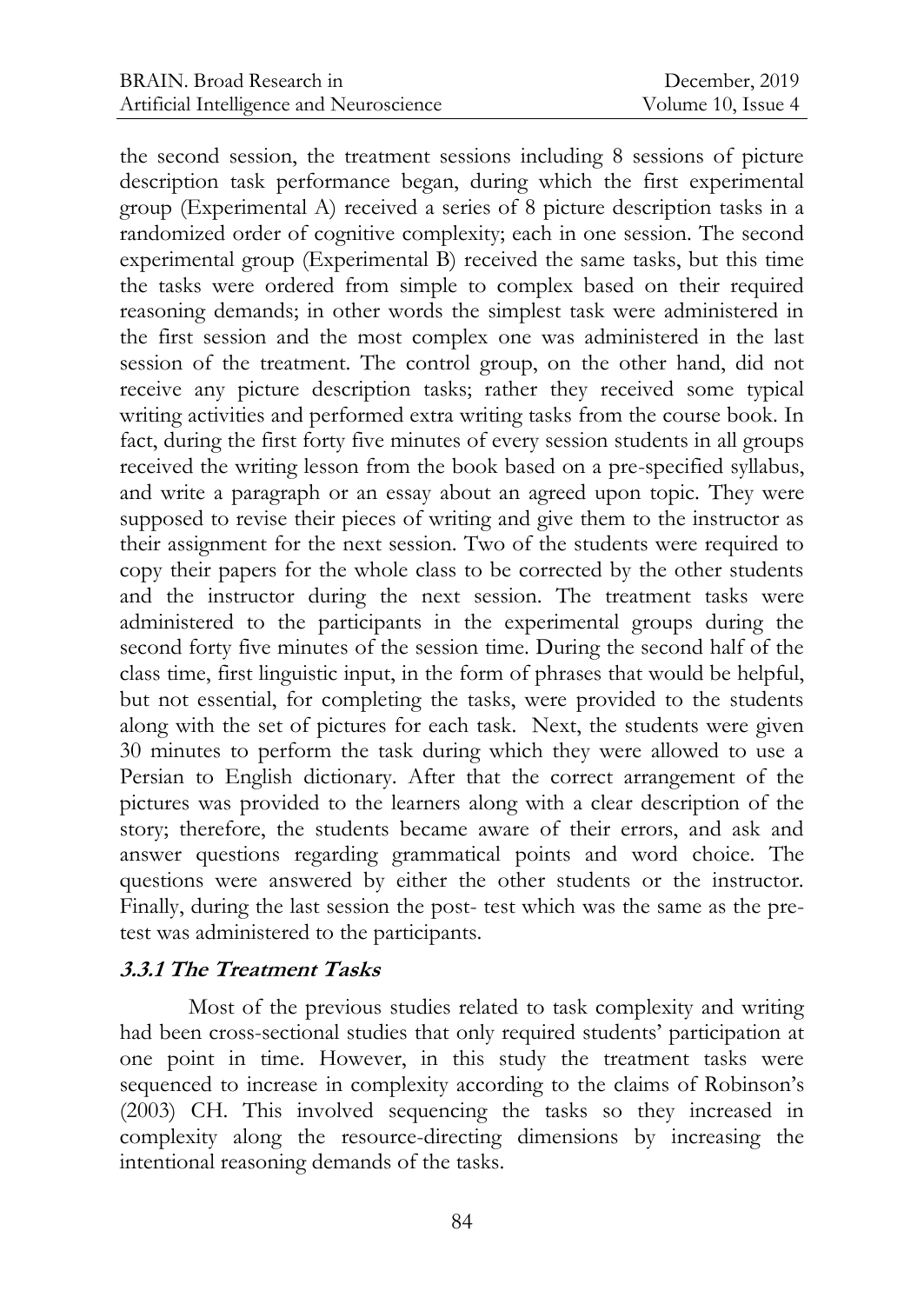Getting insights from Robinson (2000, as cited in Robinson, 2005) reasoning demands was operationalized by using a series of one-way, closed picture arrangement tasks. "The participants were asked to view a randomly ordered series of pictures showing characters performing different actions, and decide which chronological sequence they should be arranged into in order to depict a coherent story". Then they were supposed to provide a written account of the story that the order of pictures presented (based on the sequential order). Reasoning demand was differentiated by using a set of least to most complex picture sequences from the PA subtest of the WAIS-R. PA consists of ten tasks; the last eight of which were administered during the eight sessions of treatment.

During the PA subtest, a set of pictures was used which increasingly require more reasoning ability in performing tasks about characters of motives and their intentions behind doing actions. The simplest chain was made by using three pictures showing three stages, or sequential actions, which are required in building a house with no justification about the thoughts or intentions of the people. On the other hand, the most difficult form can only be ordered successfully if intentions, motives and thoughts can be understood. Based on Robinson"s description of different types of reasoning; the tasks were designed to measure intentional reasoning.

To perform the data coding, among different measures of syntactic complexity, the measure of subordination, which is the most employed type of complexity measure in SLA research, was employed in this study. The subordination measure which was employed in this study was the number of clauses per t-unit. A t-unit was defined as" an independent clause and its dependent clauses" (Hunt, 1965, as cited in Polio, 1997).

Since the CH argues that increasing task complexity along resourcedirecting dimensions such as intentional reasoning demands will necessitate the use of logical subordinators, this measure seemed to be the most appropriate of all measures of syntactic complexity. This measure is calculated using the following formula: Number of clause/Number of tunits

The students' performances in writing were scored by two raters; both the researcher and another expert teacher, according to the performance measures of syntactic complexity. To increase the accuracy of the rating, the researcher repeated the rating. Intera-rater reliability and interrater reliability with the second rater were calculated.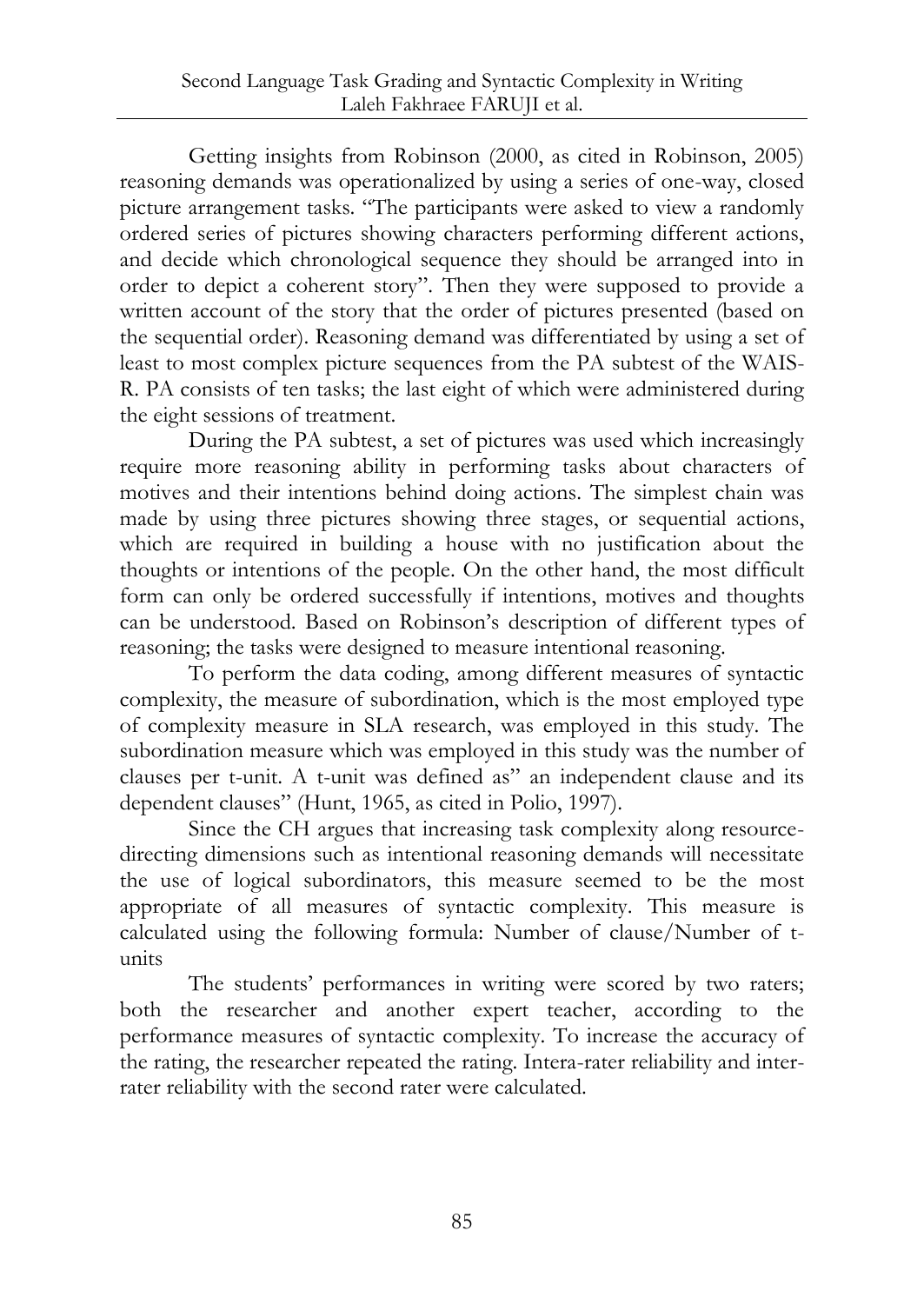#### **4. Results**

In order to answer the research question and to verify the null hypothesis, first the quality of the numerical data was analyzed with onesample Kolmogorov-Smirnov tests of normality. Later, reliability of the estimates of syntactic complexity was investigated and homogeneity of the samples in terms of their members' language proficiency and writing ability was evaluated. Then the effect of the treatment provided in each of the samples on the subjects' writing complexity was examined individually (with three Wilcoxon signed rank tests) and later in comparison with the other groups (with two independent-samples Kruskal-Wallis hypothesis tests). Tables 2 through 7 summarize results of the Wilcoxon signed rank tests of the pretest and posttest of syntactic complexity in the samples.

**Table 2.** Wilcoxon signed rank test of the pretest and posttest of writing complexity of the first experimental group

| Total N                        | 30      |
|--------------------------------|---------|
| <b>Test Statistic</b>          | 465.000 |
| Standard Error                 | 48.602  |
| Standardized Test Statistic    | 4.6784  |
| Asymptotic Sig. (2-sided test) | (1)(1)  |
|                                |         |

| Table 3. Wilcoxon signed rank hypothesis test of writing complexity of the |  |
|----------------------------------------------------------------------------|--|
| first experimental group                                                   |  |

| Null hypothesis                                                                                                                                                                                      | <b>Test</b>                                     | Sig. | Decision                             |
|------------------------------------------------------------------------------------------------------------------------------------------------------------------------------------------------------|-------------------------------------------------|------|--------------------------------------|
| The median of differences between<br>the pretest of writing complexity of Samples<br>the 1st experimental group and the<br>posttest of writing complexity of the<br>1st experimental group equals 0. | - Related<br>Wilcoxon<br>Signed<br>Rank<br>Test | .000 | Reject<br>the<br>null<br>hypothesis. |
| Asymptotic significances are displayed.                                                                                                                                                              | The significance level is                       |      |                                      |

**Hypothesis Test Summary**

.05.

In Tables 2 and 3, the two-sided asymptotic level of significance of the difference between the first experimental group members' writing complexity scores in the pretest and the posttest, which was  $(p = .000)$ , was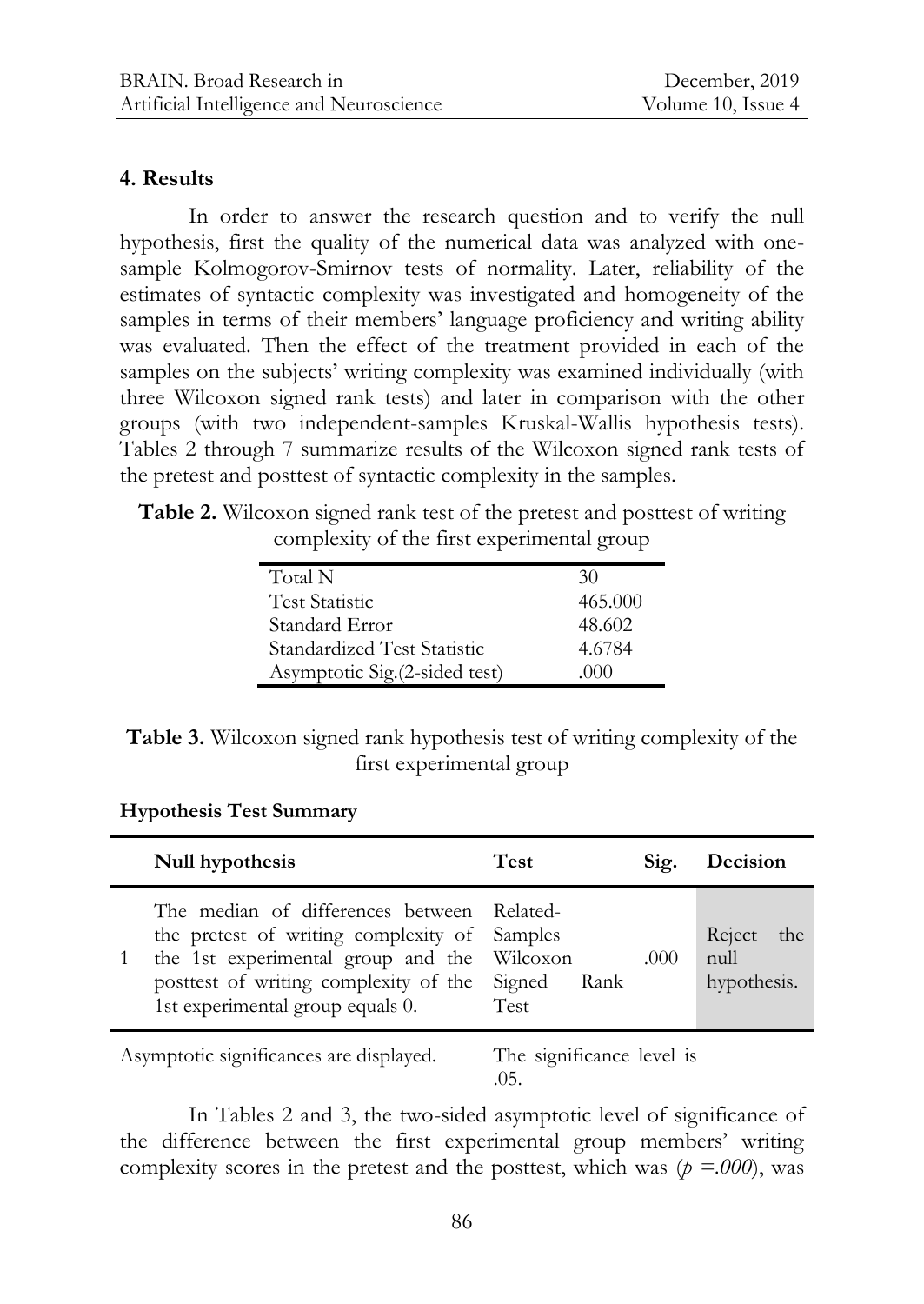smaller than the standard level of significance which was  $(p = .05)$ ; consequently, it was concluded that a statistically considerable improvement had happened in the first experimental group.

**Table 4.** Wilcoxon signed rank test of the pretest and posttest of writing complexity of the second experimental group

| Total N                        | 30      |
|--------------------------------|---------|
| <b>Test Statistic</b>          | 464,000 |
| Standard Error                 | 48.617  |
| Standardized Test Statistic    | 4.762   |
| Asymptotic Sig. (2-sided test) | (1)(1)  |

**Table 5.** Wilcoxon signed rank hypothesis test of writing complexity of the second experimental group

#### **Hypothesis Test Summary**

| Null hypothesis                                                                                                                                                                                                        | <b>Test</b>                       | Sig. | Decision                             |
|------------------------------------------------------------------------------------------------------------------------------------------------------------------------------------------------------------------------|-----------------------------------|------|--------------------------------------|
| The median of differences between Related-<br>the pretest of writing complexity of Samples<br>the 2nd experimental group and the Wilcoxon<br>posttest of writing complexity of the<br>2nd experimental group equals 0. | Signed Rank<br><b>Test</b>        | .000 | Reject<br>the<br>null<br>hypothesis. |
| Asymptotic significances are displayed.                                                                                                                                                                                | The significance level is<br>.05. |      |                                      |

Tables 4 and 5, on the other hand, suggest that there was a statistically significant difference between the second experimental group members" performance in the pretest and posttest of writing in terms of writing complexity. In other words, because the estimated level of significance of the difference between the two sets of scores was  $(p = .00)$ , which was smaller than the standard level, it was proven that, like the case with the first experimental group, the treatment given in this group was statistically effective.

**Table 6.** Wilcoxon signed rank test of the pretest and posttest of writing complexity of the control group

| Total N               | 30      |
|-----------------------|---------|
| <b>Test Statistic</b> | 374.000 |
| Standard Error        | 41.611  |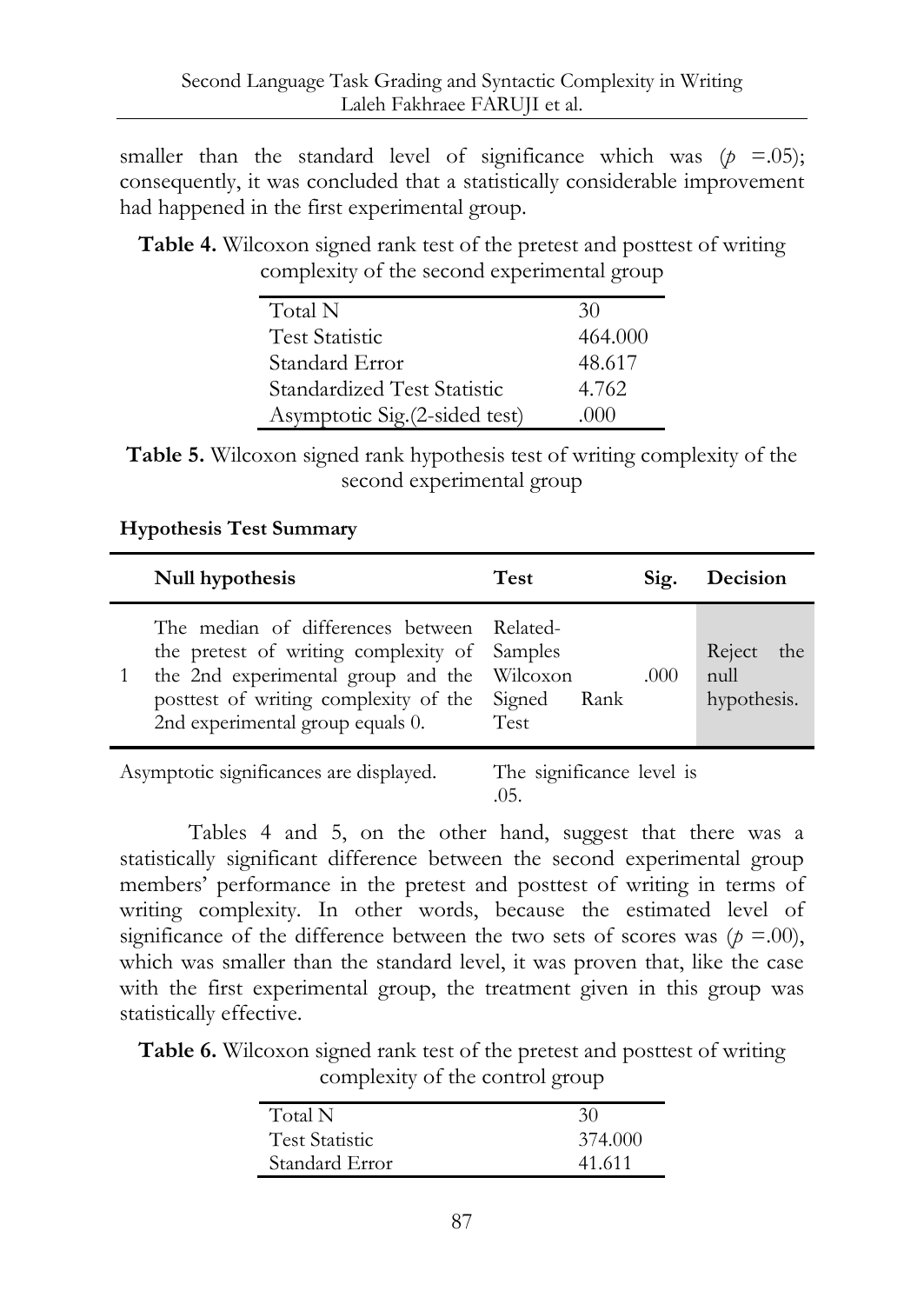| Standardized Test Statistic    | 4.446 |
|--------------------------------|-------|
| Asymptotic Sig. (2-sided test) | .000  |

**Table 7.** Wilcoxon signed rank hypothesis test of writing complexity of the control group

| Null hypothesis                                                                                                                                                                                                    | Test | Sig. | Decision                             |
|--------------------------------------------------------------------------------------------------------------------------------------------------------------------------------------------------------------------|------|------|--------------------------------------|
| The median of differences<br>between the pretest of writing Related-Samples<br>complexity of the control group Wilcoxon<br>and the posttest of writing Signed<br>complexity of the control group Test<br>equals 0. | Rank | .000 | Reject<br>the<br>null<br>hypothesis. |
| Asymptotic significances are displayed. The significance level is                                                                                                                                                  |      |      |                                      |

Finally, exactly similar to the two experimental groups, the control group members who had not been provided with any picture description tasks improved significantly throughout this research. This conclusion was made since the estimated level of significance reported in Tables 6 and 7 (i.e.  $p = .000$  was less than the pre-specified level of significance ( $\alpha = .05$ ). Subsequently, it was established that the members of the control group had enhanced their writing complexity.

Following inspection of the effect of the treatments given in each sample, the effect of the treatments on the three groups was compared comparatively. This was done with two nonparametric tests (i.e. independent samples Kruskal-Wallis tests) because the data being analyzed was not normal. Tables 8, 9, 10 and 11 and Figures 1, 2 and 3 summarize the findings of these statistical tests.

**Table 8.** Independent-samples Kruskal-Wallis test of the pretest of writing complexity of the three groups

| Total N                        | YO   |
|--------------------------------|------|
| <b>Test Statistic</b>          | .422 |
| Degrees of Freedom             |      |
| Asymptotic Sig. (2-sided test) | .810 |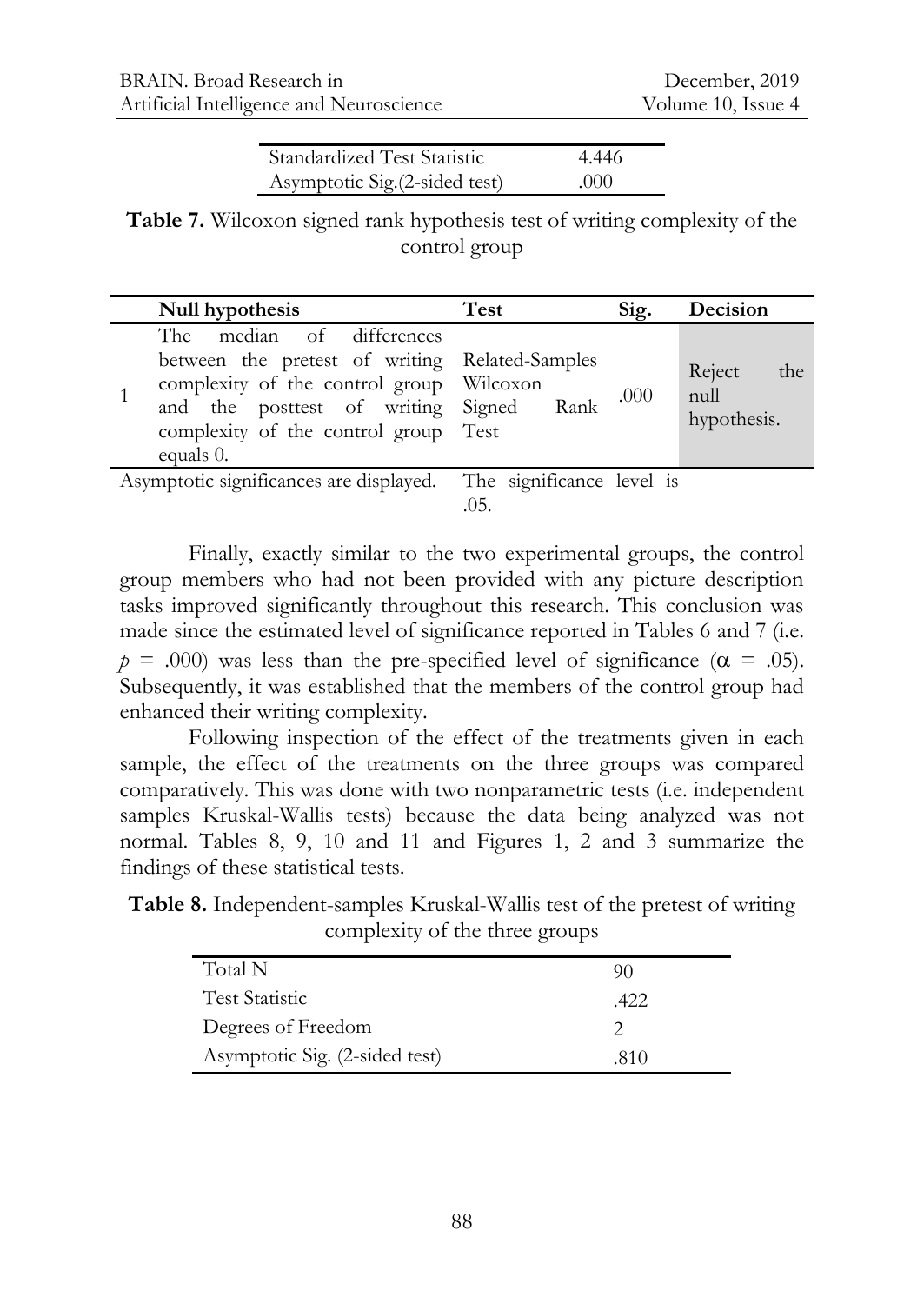| Table 9. Independent-samples Kruskal-Wallis test of the posttest of writing |
|-----------------------------------------------------------------------------|
| complexity of the three groups                                              |

| Total N                        | 90     |
|--------------------------------|--------|
| <b>Test Statistic</b>          | 46.362 |
| Degrees of Freedom             |        |
| Asymptotic Sig. (2-sided test) | .000   |

The test statistic is adjusted for ties.

**Table 10.** Independent-samples Kruskal-Wallis hypothesis test of the three groups

| <b>Hypothesis Test Summary</b> |                                                                                                                                     |                                                   |      |                                      |  |  |
|--------------------------------|-------------------------------------------------------------------------------------------------------------------------------------|---------------------------------------------------|------|--------------------------------------|--|--|
|                                | Null hypothesis                                                                                                                     | Test                                              | Sig. | Decision                             |  |  |
|                                | The distribution of the pretest of<br>writing complexity is the same<br>categories of group Kruskal-Wallis<br>across<br>membership. | Independent-<br>Samples<br>Test                   | .810 | Retain<br>the<br>null<br>hypothesis. |  |  |
|                                | The distribution of the posttest of<br>writing complexity is the same<br>categories of<br>group<br>across<br>membership.            | Independent-<br>Samples<br>Kruskal-Wallis<br>Test | .000 | Reject<br>the<br>null<br>hypothesis. |  |  |
|                                | Asymptotic significances are displayed.                                                                                             | The significance level is<br>.05.                 |      |                                      |  |  |

**Table 11.** Pairwise comparison of the independent-samples Kruskal-Wallis hypothesis test of the three groups

| Sample 1 - Sample 2                                                                                                                                                          | Test<br>Statistic Error | Std.                       | Std. Test<br><b>Statistic</b> | Sig. | Adj.Sig |
|------------------------------------------------------------------------------------------------------------------------------------------------------------------------------|-------------------------|----------------------------|-------------------------------|------|---------|
| Experimental Group 1 (Tasks<br>used in a randomized order of<br>cognitive complexity)<br>Experimental Group 2 (Tasks<br>sequenced based on<br>their<br>cognitive complexity) |                         | $-31.417$ $6.734$ $-4.665$ |                               | .000 | .000    |
| Experimental Group 1 (Tasks<br>used in a randomized order of 13.217 6.734<br>cognitive complexity) $-$ Control                                                               |                         |                            | - 1.963                       | .050 | .149    |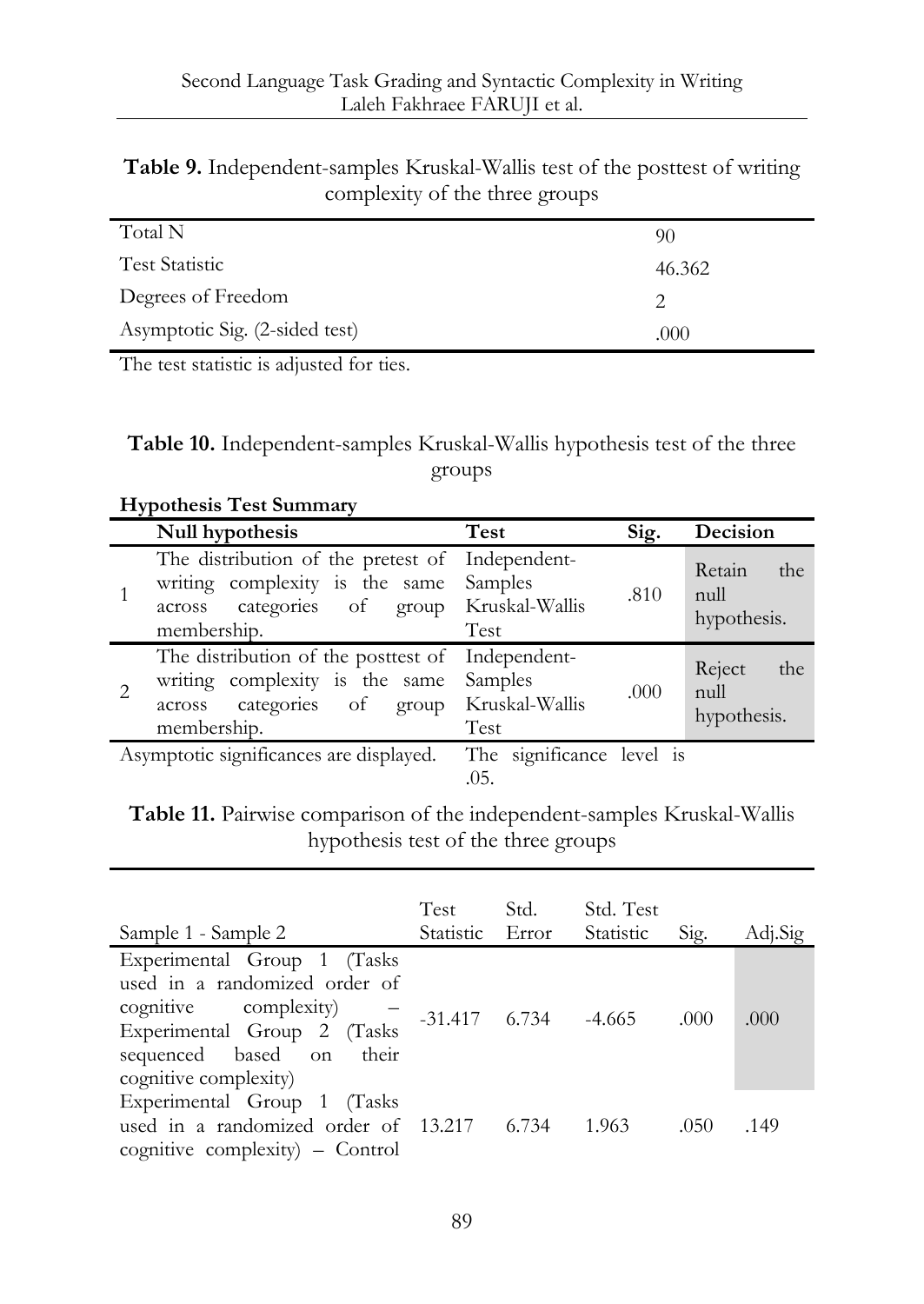| group (No picture description<br>task)                                                                                                                    |  |      |      |
|-----------------------------------------------------------------------------------------------------------------------------------------------------------|--|------|------|
| Experimental Group 2 (Tasks<br>sequenced based on their<br>cognitive complexity) $-$ Control 44.633 6.734 6.628<br>group (No picture description<br>task) |  | .000 | .000 |

Each row tests the null hypothesis that the sample 1 and sample 2 distributions are the same

Asymptotic significances (2-sided tests) are displayed. The significance level is .05.



Independent-Samples Kruskal-Wallis Test

**Figure 1.** Independent-samples Kruskal-Wallis test of differences between the pretest of writing complexity in the three groups



Independent-Samples Kruskal-Wallis Test

**Figure 2.** Independent-samples Kruskal-Wallis test of differences between the posttest of writing complexity in the three groups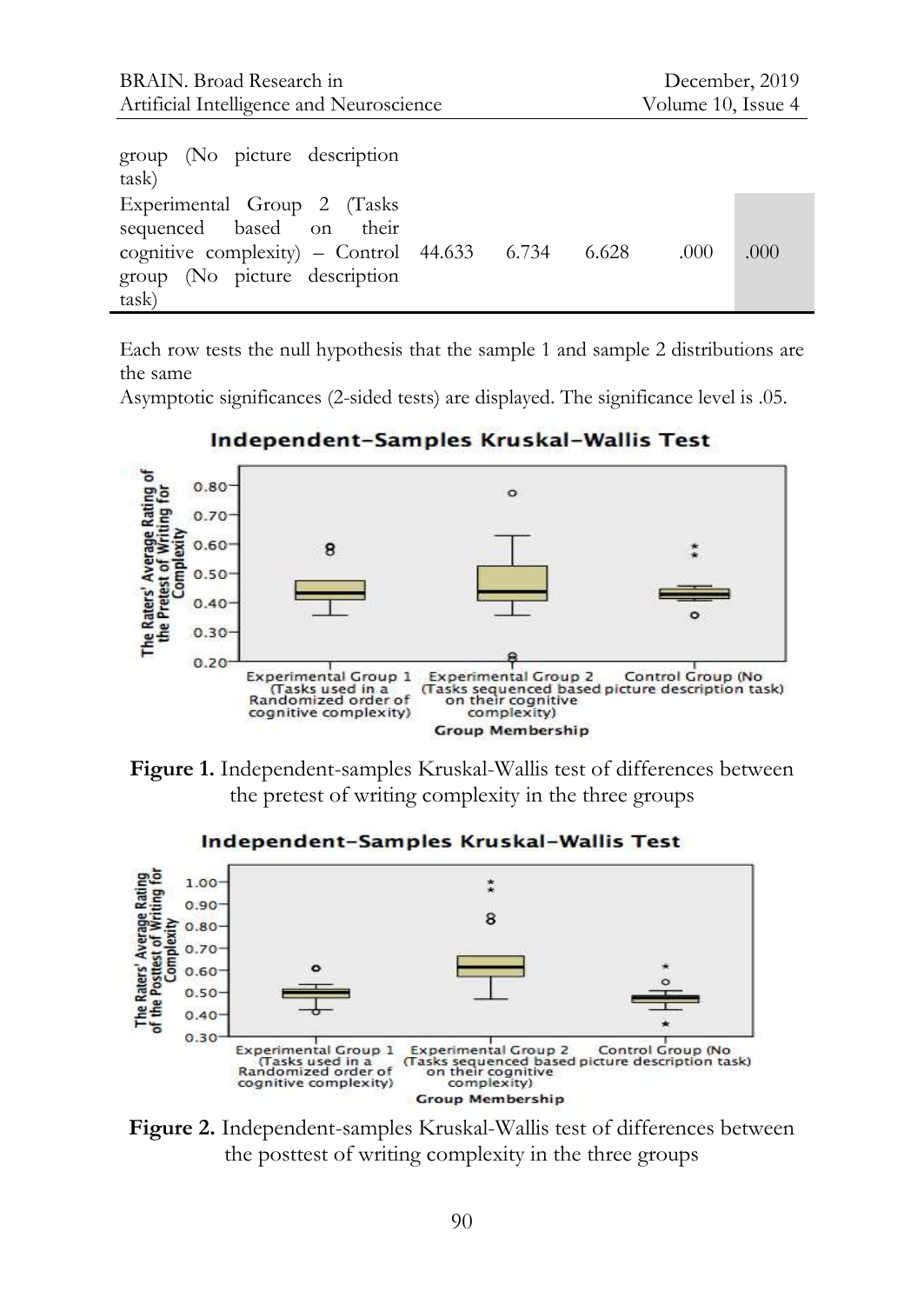The next step to be taken was identification of the pairs of samples differences which had led to the observed dissimilarity. This was done using pairwise comparison of the independent-samples Kruskal-Wallis test shown in Table 11 and Figure 3.

It is clearly specified in Table 11 that the second experimental group was considerably better than the other two groups in terms of writing complexity. This conclusion was made because the adjusted levels of significance of the pairs of experimental group 1 – experimental group 2 and experimental group 2 – control group were both .000 which was less than .05. This is illustrated in Figure 3.



**Pairwise Comparisons of Group Membership** 

Each node shows the sample average rank of Group Membership. **Figure 3.** Pairwise comparison of differences between the posttest of

writing fluency in the three groups

It is clearly specified in Table.11 that the second experimental group was considerably better than the other two groups in terms of writing complexity. This conclusion was made because the adjusted levels of significance of the pairs of experimental group 1 – experimental group 2 and experimental group 2 – control group were both  $(p = .000)$  which was less than .05. This is illustrated in Figure 3.

### **5. Discussion**

Based on the results of the data analysis, the null hypothesis (i.e. "manipulating task complexity along reasoning demand does not have any significant impact on EFL learners' writing task performance in terms of syntactic complexity") was rejected. This is because, the second experimental group members performed better than the members of the other two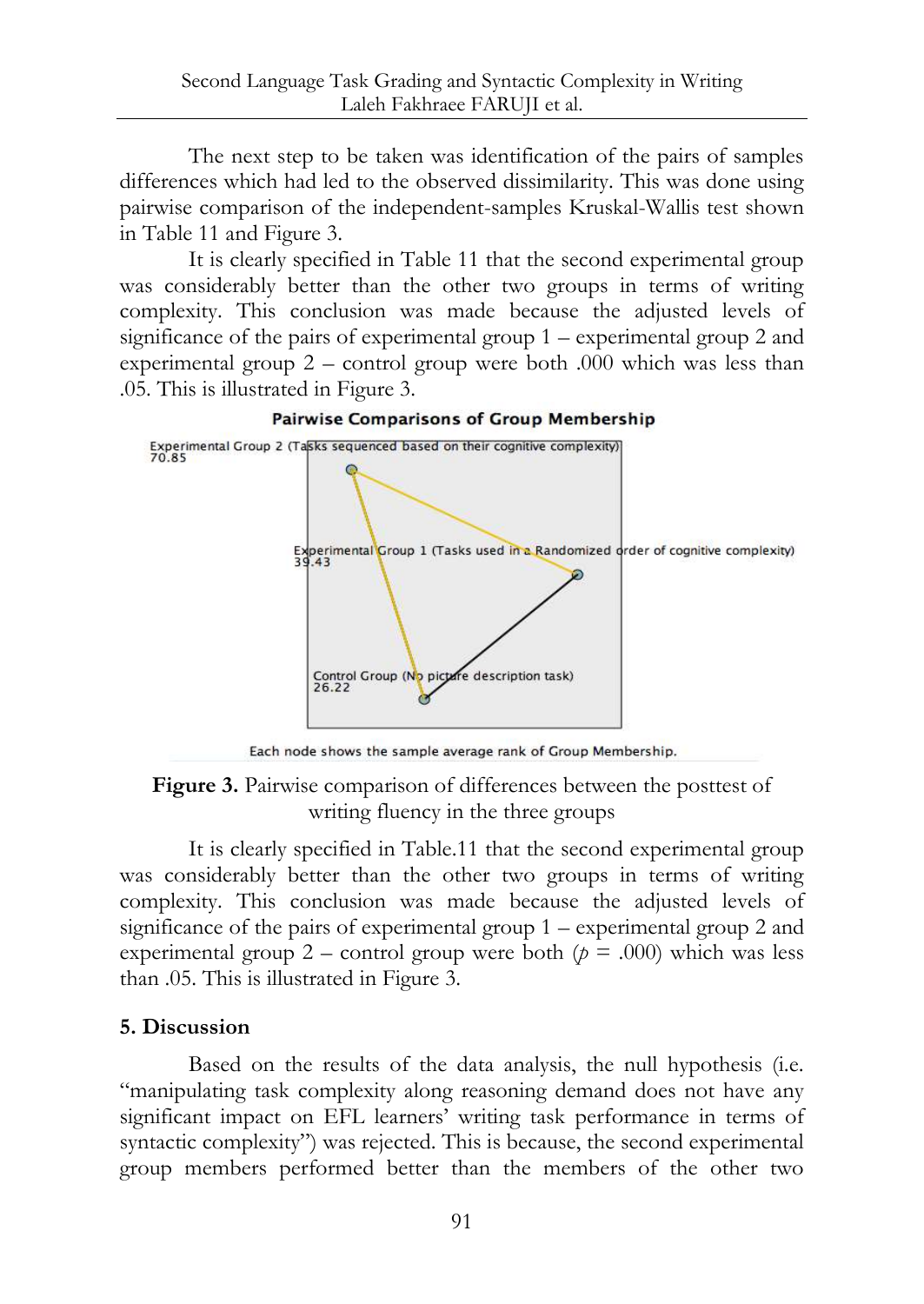groups. In other words, manipulating task complexity along reasoning demand affects EFL learners" writing syntactic complexity if tasks are sequenced on the basis of cognitive complexity.

In the rest of this section first the compatibility of the results of the study with Robinson's CH (2001a, 2001b, 2003) will be examined, and then the results of the study will be compared to and contrasted against some previous related studies.

According to Robinson (2003) "manipulating task complexity along resource-directing dimensions (e.g. the amount of reasoning) may direct attentional and memory resources to task completion and therefore generate more complex speech" (Robinson, 2003). Therefore, the findings of this study partially confirm the Robinson's cognition hypothesis; in that, it provides further support for the positive impact of task complexity manipulation (along intentional reasoning demands dimension) on EFL learners' writing complexity.

There are some studies which have investigated the effect of manipulating task complexity along different resource-directing dimensions on different aspects of writing performance (Choong, 2014; Frear, 2014; Frear & Bitchener, 2015; Ishikawa, 2006; Kuiken & Vedder, 2007; Masrom et al., 2015; Rahimpour & Hosseini, 2010, and Sercu et al., 2006).

The results of this study are to some extent in line with Ishikawa"s findings (2006) who concluded that increasing task complexity with respect to resource-directing dimension of (+/-here and now) improved written language productions' complexity. On the other hand, the findings are in opposition with the results of Rahimpour and Hosseini (2010) who analyzed the influence of task complexity along the resource directing dimensions of (+/-here-and-now and +/-contextual support) and demonstrated no significant effect for complexity on writing performance.

Among these studies Choong (2014), Frear (2014), Kuiken and Vedder (2007) and Sercu et al. (2006) manipulated task complexity along the same resource directing dimension as this study (i.e. reasoning demands). However, it has to be mentioned that none of these studies manipulated task complexity along a period of time; in fact, they manipulated task complexity in one-shot studies by providing the learners with two or more versions of the same task (with different degrees of complexity) during a single session. Except for this research there has been paucity of research directed specifically at the effect of a cycle of simple to complex versions of a task taking place over a longer period of time (e.g. Robinson, 2007a; Thompson, 2014); nevertheless, it is worth mentioning that both of these studies have been conducted in the oral mode of performance. In what follows, the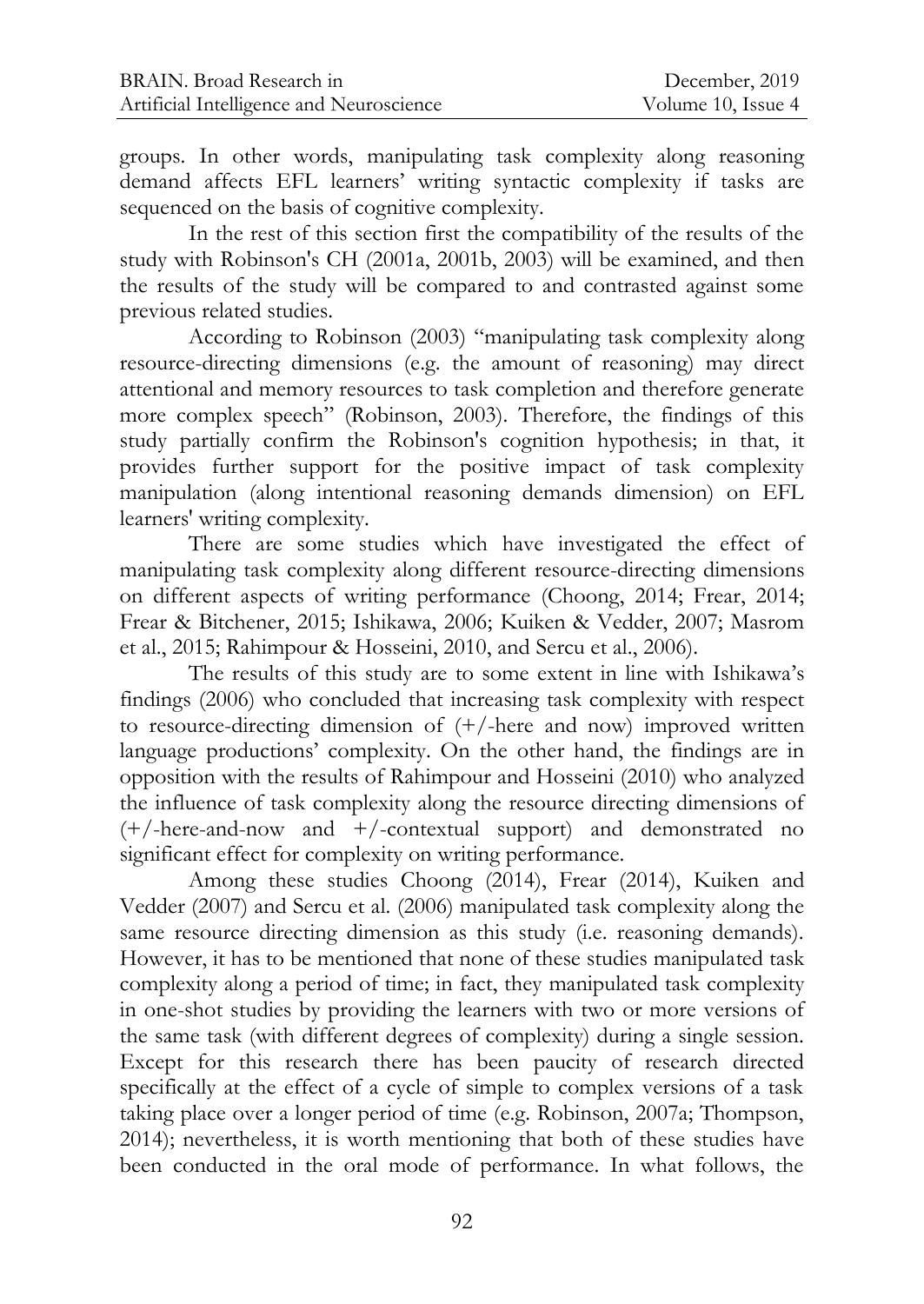results of this study will be compared with previous studies which have been closer to this study.

The results of the present study are partly similar to the results of the study done by Masrom et al. (2015) in that they showed task complexity significantly improved syntactic complexity of language production throughout "asynchronous computer-mediated communication (ACMC) writing tasks". However, their study was different from this study in that they analyzed the results of managing the resource directing dimension of (+/- causal reasoning demand) and another resource dispersing dimension (+/- task structure) simultaneously within computer-mediated communication.

The results of this study also confirm the results of the studies done by Abdollahzadeh and Kashani's study (2011) who manipulated task complexity along resource-directing dimension of  $(+)$ -here and now); in that they reported significant positive impact for task complexity on complexity in writing performance.

However, the findings of the present study were in contrast with Frear (2014) study which manipulated task complexity along (+/- reasoning demands and  $+/-$  few elements) through using three letter writing tasks with low, medium, and high complexity which reported negative effect for task complexity on complexity in writing task performance. and

Among those studies which manipulated task complexity along the reasoning demands dimensions the results of this study are only in line with the findings of Choong's (2014) and Frear and Bitchener (2015) studies that examined the impact of task complexity manipulation along reasoning demands on written production and reported significant positive impact for task complexity on syntactic complexity.

### **6. Conclusion**

This study investigated the impact sequencing tasks based on the resource-directing dimension of intentional reasoning demands from simple to complex on writing task performance in terms of syntactic complexity. The findings of the study showed that the second experimental group members outperformed the other two groups. In other words, manipulating task complexity along the reasoning demands dimension positively affects EFL learners" writing in terms of syntactic complexity if tasks are sequenced from simple to complex on the basis of their required reasoning demands. The goal of future research might be to address the limitations of this study to pursue future research objectives, and thereby extend the potential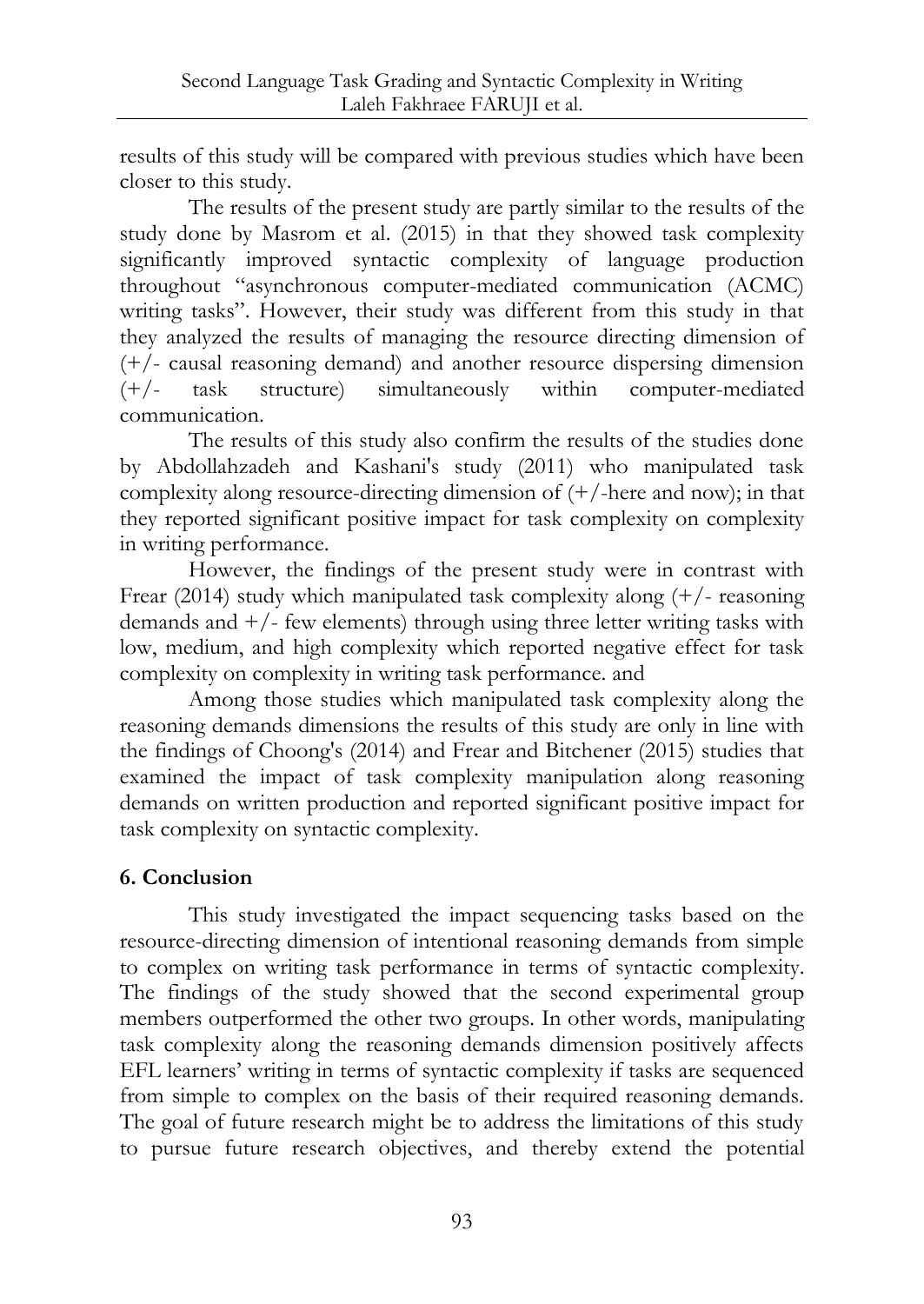significant theoretical, methodological, and pedagogical implications in L2 acquisition theory and practice.

#### **References**

- Abdollahzadeh, S., & Kashani, F. A. (2011). The effect of task complexity on EFL learners" narrative writing task performance. *Journal of English Language Teaching and Learning*, *8*, 1-28.
- Bailey, E. P., & Powell, P. A. (2009). *The practical writer* (10<sup>th</sup> ed.). Belmont, CA, U.S.A.:Wadsworth
- Baralt, M. (2010). *Task complexity, the cognition hypothesis, and interaction in CMC and FTF environments* (Doctoral dissertation, Georgetown University, Washington, U.S.A). Retrieved from: https://repository.library. georgetown.edu/bitstream/handle/10822/553230/baraltmelissa.pdf?seque nce=1&isAllowed=y
- Birjandi, P., & Ahangari, S. (2008). Effects of task repetition on the fluency, complexity and accuracy of Iranian EFL learners" oral discourse. *Asian EFL Journal*, *10*(3), 28-52. Retrieved from: [https://www.asian-efl](https://www.asian-efl-journal.com/main-journals/effects-of-task-repetition-on-the-fluency-complexity-and-accuracy-of-iranian-efl-learners-oral-discourse/)[journal.com/main-journals/effects-of-task-repetition-on-the-fluency](https://www.asian-efl-journal.com/main-journals/effects-of-task-repetition-on-the-fluency-complexity-and-accuracy-of-iranian-efl-learners-oral-discourse/)[complexity-and-accuracy-of-iranian-efl-learners-oral-discourse/](https://www.asian-efl-journal.com/main-journals/effects-of-task-repetition-on-the-fluency-complexity-and-accuracy-of-iranian-efl-learners-oral-discourse/)
- Birjandi, P., & Seifoori, Z. (2009). The effect of training and task-planning on the complexity of Iranian learners" oral speech. *Journal of English Language Pedagogy and Practice,*, *2*(4), 57-80. Retrieved from: [http://jal.iaut.ac.ir/article\\_524141.html](http://jal.iaut.ac.ir/article_524141.html)
- Choong, K. P. (2011). Task complexity and linguistic complexity: an exploratory study. *Teachers College, Columbia University Working Papers in TESOL & Applied Linguistics, 11*(1), 1-28.
- Choong, K. P. (2014). *Effects of task complexity on written production in L2 English* (Doctoral dissertation). Retrieved from http://gigalib.org/index.aspx
- DeKeyser, R. M. (2000). The robustness of critical period effects in second language acquisition. *Studies in Second Language Acquisition, 22*, 499-533. Retrieved from: [https://pdfs.semanticscholar.org/b69e/](https://pdfs.semanticscholar.org/b69e/%0b79182e91beda071b1b68ba4ffe7c544193ff.pdf) [79182e91beda071b1b68ba4ffe7c544193ff.pdf](https://pdfs.semanticscholar.org/b69e/%0b79182e91beda071b1b68ba4ffe7c544193ff.pdf)
- Ellis, R. (2000). Task-based research and language pedagogy. *Language teaching research*, *4*(3), 193-220. doi:10.1177/136216880000400302
- Ellis, R. (2003). *Task-based language teaching and learning.* Oxford, The United Kingdom of Great Britain: Oxford University Press.
- Ellis, R. (2005). Measuring implicit and explicit knowledge of second language: A psychometric study. *Studies in Second Language Acquisition, 27*(2), 141-172. doi:10.1017/S0272263105050096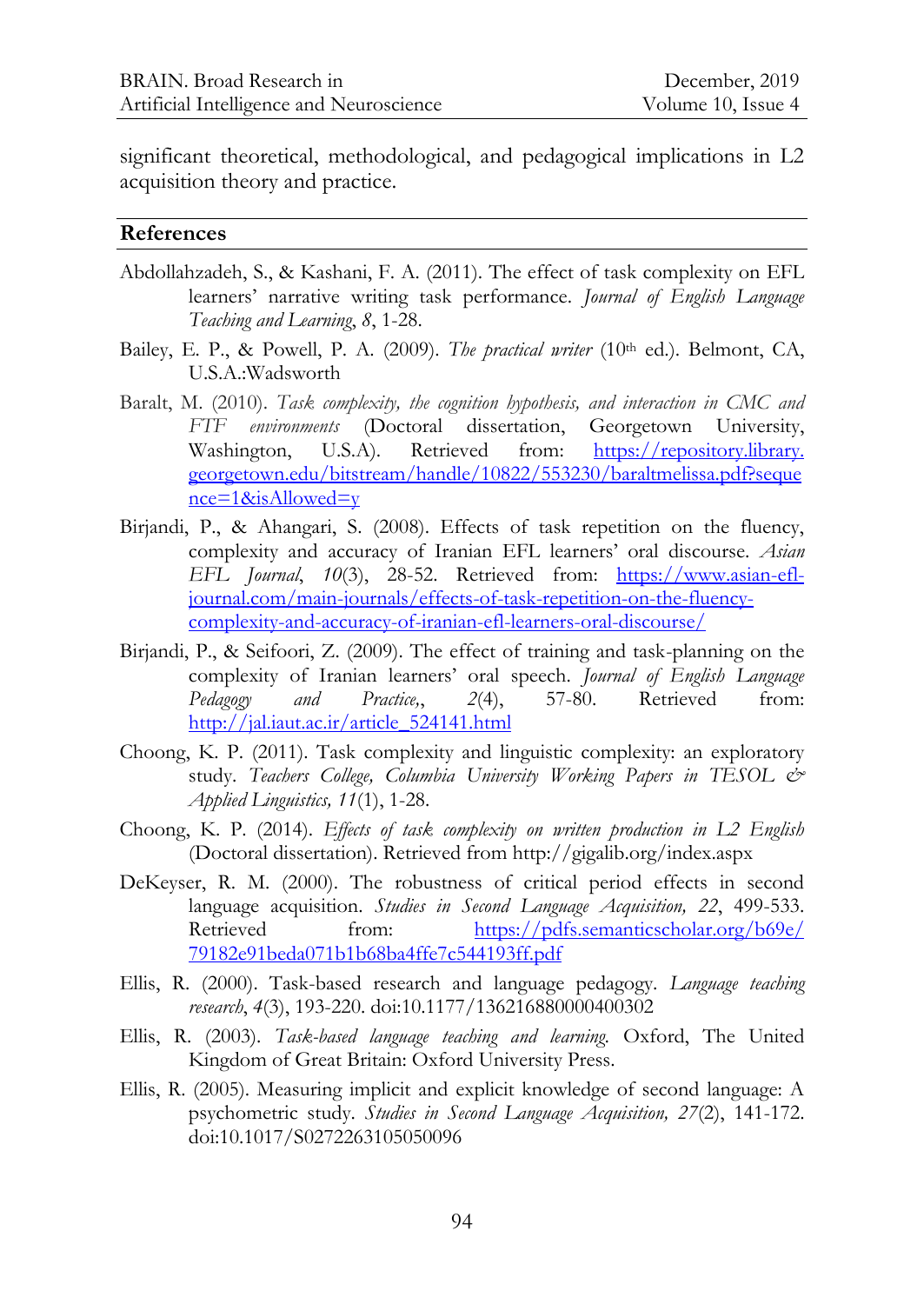- Ellis, R. (2008). *The study of second language acquisition*. Oxford, The United Kingdom of Great Britain: Oxford University Press.
- Foster, P., & Skehan, P. (1996). The influence of planning and task type on second language performance. *Studies in Second Language Acquisition, 18*(3), 299-323. doi:10.1017/S0272263100015047
- Frear, M.W. (2014). *The effects of cognitive task complexity on writing* (Doctoral dissertation). Retrieved from [http://aut.researchgateway.ac.nz/](http://aut.researchgateway.ac.nz/%0bhandle/10292/7309) [handle/10292/7309](http://aut.researchgateway.ac.nz/%0bhandle/10292/7309)
- Frear, M. W., & Bitchener, J. (2015). The effects of cognitive task complexity on writing complexity. *Journal of Second Language Writing*, *30*, 45-57.
- Gilabert Guerrero, R. (2005). *Task complexity and L2 narrative oral production* (Doctoral dissertation, Universitat de Barcelona, Barcelona, Spain). Retrieved from: <http://www.tdx.cat/handle/10803/1662>
- Ishikawa, T. (2006). The effect of manipulating task complexity along the [here-and now] dimension on L2 written narrative discourse. In M. D. P. Garcia-Mayo (Ed.), *Investigating tasks in formal language learning* (pp.136-156). Clevedon, The United Kingdom of Great Britain: Multilingual Matters.
- Iwashita, N., McNamara, T., & Elder, C. (2001). Can we predict task difficulty in an oral proficiency test? Exploring the potential of an information processing approach to task design. *Language Learning, 51*(3), 401–436. doi:10.1111/0023-8333.00160
- Kim, Y. (2009). The effects of task complexity on learner-learner interaction. *System, 37*(2), 254–268. doi:10.1016/j.system.2009.02.003
- Kuiken, F., Mos, M., & Vedder, I. (2005). Cognitive task complexity and second language writing performance. *Eurosla yearbook*, *5*, 195-222. doi:10.1075/eurosla.5.10kui
- Kuiken, F., & Vedder, I. (2007). Task complexity and measures of linguistic performance in L2 writing. *International Review of Applied Linguistics*, 45(3), 261-284. doi:10.1515/iral.2007.012
- Kuiken, F., & Vedder, I. (2008). Cognitive task complexity and written output in Italian and French as a foreign language. *Journal of Second Language Writing, 17*(1), 48-60. doi:10.1016/j.jslw.2007.08.003
- Kuiken, F., & Vedder, I. (2011). Task performance in L2 writing and speaking: The effect of mode. In P. Robinson (Ed.), *Second language task complexity: Researching the cognition hypothesis of language learning and performance* (pp. 91– 104). Amsterdam, Netherlands: John Benjamin.
- Kuiken, R., & Vedder, I. (2012). Syntactic complexity, lexical variation and accuracy as a function of task complexity and proficiency level in L2 writing and speaking. In A. Housen, F. Kuiken, & I. Vedder (Eds.). *Dimensions of L2 Performance and proficiency: Complexity, accuracy and fluency in SLA* (pp.143-169). Amsterdam, Netherlands: John Benjamins.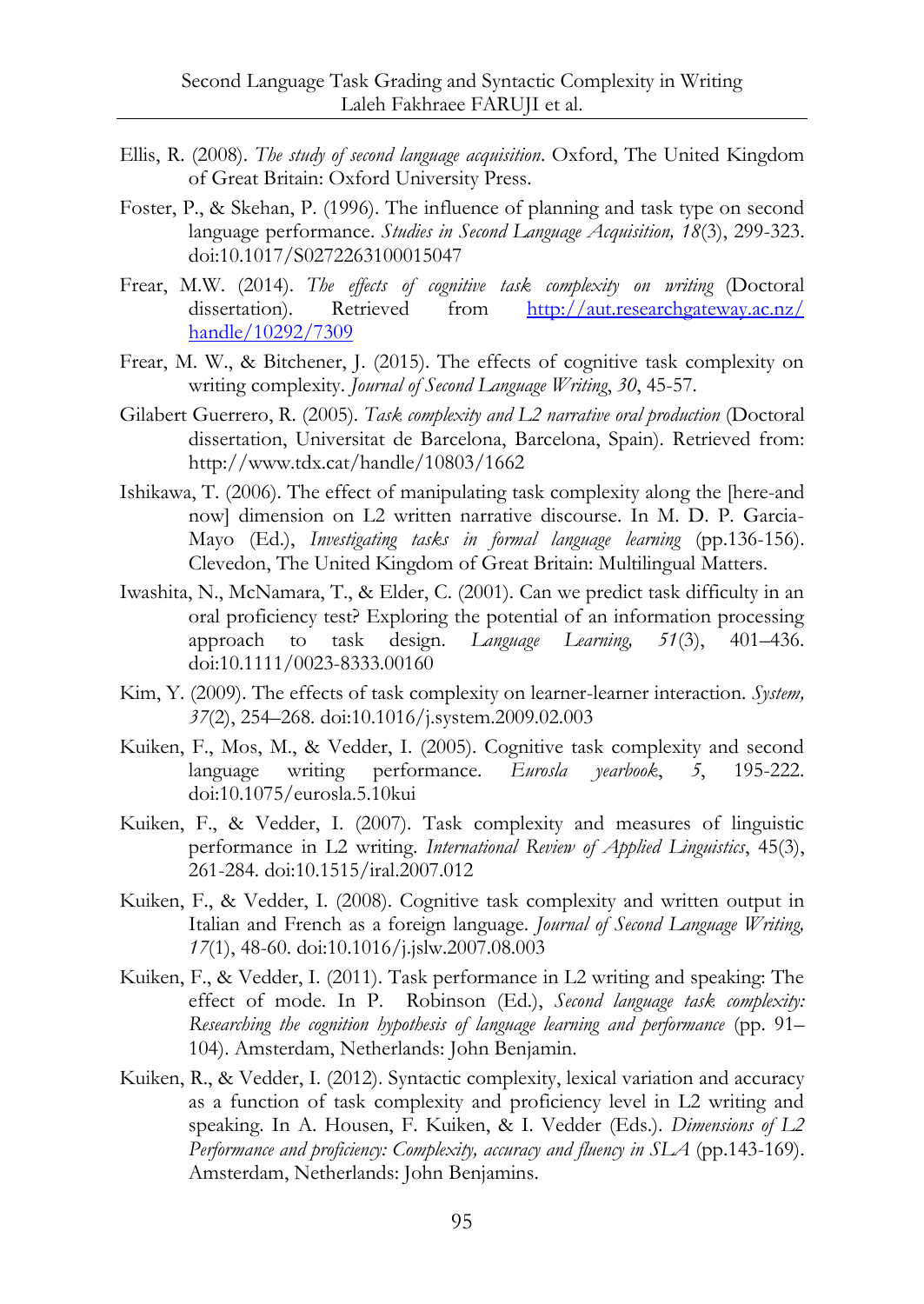- Lee, Y. G. (2002). *Effects of task complexity on the complexity and accuracy of oral production*  in L2 Korean (Doctoral dissertation, University of Hawai'i at Manoa, Honolulu, U.S.A.). Retrieved from http://thesis1gigalib/docview/276045459
- Lee, E., & Rescorla, L. (2002). The use of psychological state terms by late talkers at age 3. *Applied Psycholinguistics, 23*(4), 623-641. doi:10.1017/S014271640200406X
- Levkina, M. (2013). *The role of task sequencing in L2 development as mediated by working memory capacity* (Doctoral dissertation, Universitat de Barcelona, Barcelona, Spain). Retrieved from: [http://diposit.ub.edu/dspace/](http://diposit.ub.edu/dspace/%0bbitstream/2445/54846/1/LEVKINA_PhD_THESIS.pdf) [bitstream/2445/54846/1/LEVKINA\\_PhD\\_THESIS.pdf](http://diposit.ub.edu/dspace/%0bbitstream/2445/54846/1/LEVKINA_PhD_THESIS.pdf)
- Long, M. (1989). *Task, group and task-group interactions.* Retrieved from: http://files.eric.ed.gov/fulltext/ED366184.pdf
- Long, M. H., & Crookes, G. (1992). Three approaches to task-based syllabus design. *Tesol Quarterly*, *26*(1), 27-56. doi:10.2307/3587368
- Maftoon, P., Birjandi, P., & Pahlavani, P. (2014). The impact of using computeraided argument mapping (CAAM) on the improvement of writing achievement of Iranian learners of English. *Theory and Practice in Language Studies*, *4*(5), 982-988. doi:10.4304/tpls.4.5.982-988
- Masrom, U. K., Alwi, N., & Daud, N. M. (2015). The effects of task complexity on the complexity of the second language written production. *Journal of Second Language Teaching & Research*, *4*(1), 38-66.
- Nuevo, A. M. (2006). *Task complexity and interaction: L2 learning opportunities and development* (Doctoral dissertation, Georgetown University, Washington, DC., U.S.A.). Retrieved from https://www.researchgate.net/ profile/Ana\_Maria\_Nuevo/publication/275969754.pdf
- Norris, J. M., & Ortega, L. (2009). Towards an organic approach to investigating CAF in instructed SLA: The case of complexity. *Applied Linguistics, 30*(4), 555-578. doi:10.1093/applin/amp044
- Nunan, D. (1989). *Designing tasks for the communicative classroom.* Cambridge, The United Kingdom of Great Britain: Cambridge University Press.
- Nunan, D. (1991). Communicative tasks and the language curriculum. *TESOL Quarterly, 25*(2), 79-295.
- Nunan, D. (2004). *Task-based language teaching*. Cambridge, The United Kingdom of Great Britain: Cambridge University Press.
- Preliminary English Test (PET). (2015). Retrieved March 2016 from <http://www.cambridgeenglish.org/exams/preliminary/exam-format>
- Polio, C. G. (1997). Measures of linguistic accuracy in second language writing research. *Language Learning, 47*(1), 101-143.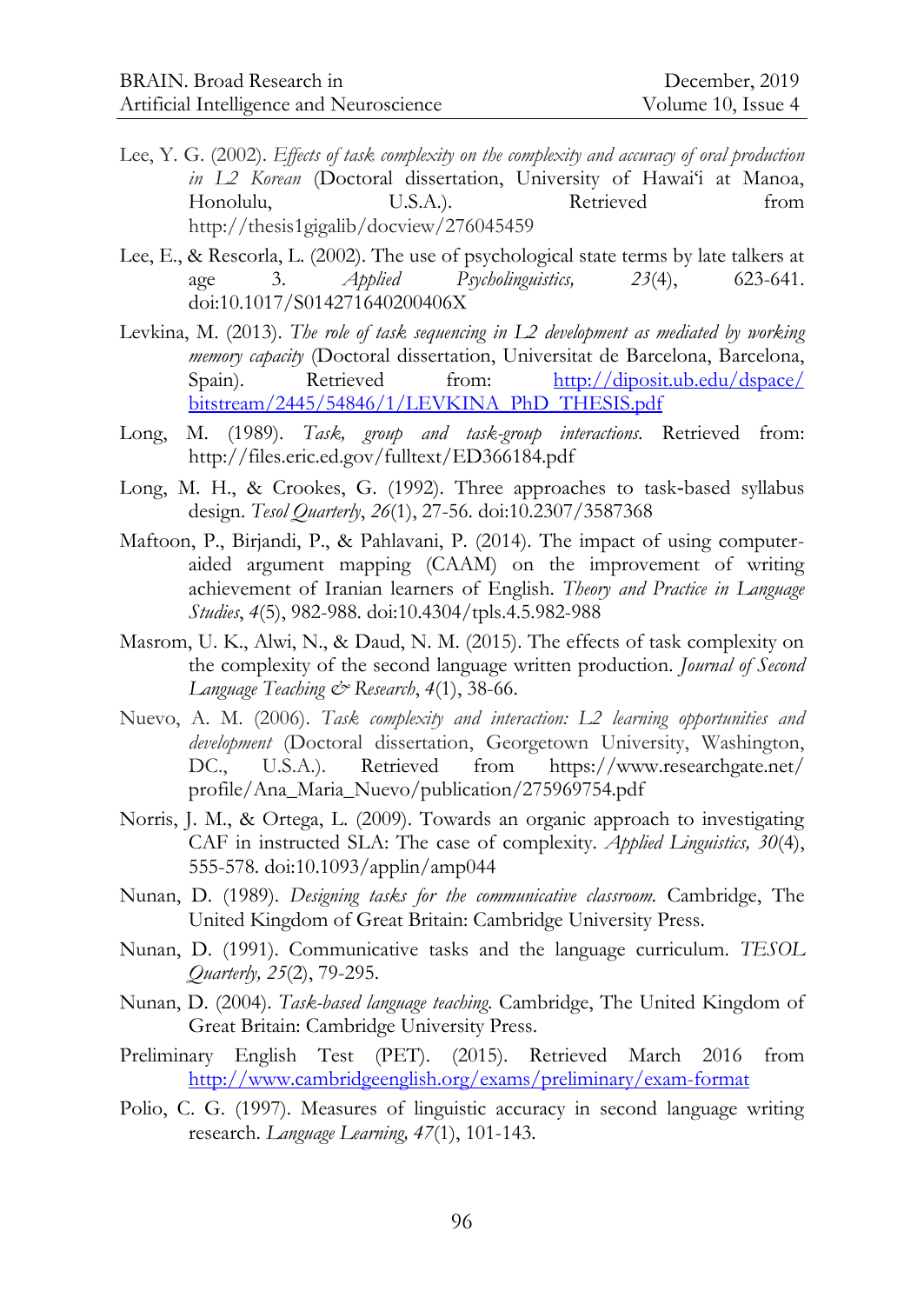- Rahimpour, M., & Hosseini, P. (2010). The impact of task complexity on L2 learners" written narratives. *English Language Teaching*, *3*(3), 198-205. Retrieved from: [https://espace.library.uq.edu.au/data/](https://espace.library.uq.edu.au/data/%0bUQ_229448/UQ229448_OA.pdf?Expires=1576103156&Key-Pair-Id=APKAJKNBJ4MJBJNC6NLQ&Signature=N~-jnceZsD-WNnv-CA41qmVF9kSuf9s7LGyy~jbbSafGBtWdTD3JPSJKMUrhQsHeSj6BM3BRTcmig-BZFwoLuKe4NteDEUYyLkZ8u3fzgIKSzFMPqNB1ew-a48u5dkeDXea7HRcSBcA2i7tLt5UT8BkdPdhj4nKb~I3kL7W9XdhAylMdbQphDmVwfyt9nbuF-jPzwW7xUF1UYLku3W64QJ2gayxngPZlBH-Pjqi7B~-SJwxMCI556Slh~nEf1NlHDbYzJoefxcGuyuFUwMRhBNRAuTk~fWtq2Qx~yZeNZAURjTXLe0a4lRyKn4BelBhY2FN8p9Gq8Yk~sOogPRS~rA__) [UQ\\_229448/UQ229448\\_OA.pdf?Expires=1576103156&Key-Pair-](https://espace.library.uq.edu.au/data/%0bUQ_229448/UQ229448_OA.pdf?Expires=1576103156&Key-Pair-Id=APKAJKNBJ4MJBJNC6NLQ&Signature=N~-jnceZsD-WNnv-CA41qmVF9kSuf9s7LGyy~jbbSafGBtWdTD3JPSJKMUrhQsHeSj6BM3BRTcmig-BZFwoLuKe4NteDEUYyLkZ8u3fzgIKSzFMPqNB1ew-a48u5dkeDXea7HRcSBcA2i7tLt5UT8BkdPdhj4nKb~I3kL7W9XdhAylMdbQphDmVwfyt9nbuF-jPzwW7xUF1UYLku3W64QJ2gayxngPZlBH-Pjqi7B~-SJwxMCI556Slh~nEf1NlHDbYzJoefxcGuyuFUwMRhBNRAuTk~fWtq2Qx~yZeNZAURjTXLe0a4lRyKn4BelBhY2FN8p9Gq8Yk~sOogPRS~rA__)[Id=APKAJKNBJ4MJBJNC6NLQ&Signature=N~-jnceZsD-WNnv-](https://espace.library.uq.edu.au/data/%0bUQ_229448/UQ229448_OA.pdf?Expires=1576103156&Key-Pair-Id=APKAJKNBJ4MJBJNC6NLQ&Signature=N~-jnceZsD-WNnv-CA41qmVF9kSuf9s7LGyy~jbbSafGBtWdTD3JPSJKMUrhQsHeSj6BM3BRTcmig-BZFwoLuKe4NteDEUYyLkZ8u3fzgIKSzFMPqNB1ew-a48u5dkeDXea7HRcSBcA2i7tLt5UT8BkdPdhj4nKb~I3kL7W9XdhAylMdbQphDmVwfyt9nbuF-jPzwW7xUF1UYLku3W64QJ2gayxngPZlBH-Pjqi7B~-SJwxMCI556Slh~nEf1NlHDbYzJoefxcGuyuFUwMRhBNRAuTk~fWtq2Qx~yZeNZAURjTXLe0a4lRyKn4BelBhY2FN8p9Gq8Yk~sOogPRS~rA__)[CA41qmVF9kSuf9s7LGyy~jbbSafGBtWdTD3JPSJKMUrhQsHeSj6BM3](https://espace.library.uq.edu.au/data/%0bUQ_229448/UQ229448_OA.pdf?Expires=1576103156&Key-Pair-Id=APKAJKNBJ4MJBJNC6NLQ&Signature=N~-jnceZsD-WNnv-CA41qmVF9kSuf9s7LGyy~jbbSafGBtWdTD3JPSJKMUrhQsHeSj6BM3BRTcmig-BZFwoLuKe4NteDEUYyLkZ8u3fzgIKSzFMPqNB1ew-a48u5dkeDXea7HRcSBcA2i7tLt5UT8BkdPdhj4nKb~I3kL7W9XdhAylMdbQphDmVwfyt9nbuF-jPzwW7xUF1UYLku3W64QJ2gayxngPZlBH-Pjqi7B~-SJwxMCI556Slh~nEf1NlHDbYzJoefxcGuyuFUwMRhBNRAuTk~fWtq2Qx~yZeNZAURjTXLe0a4lRyKn4BelBhY2FN8p9Gq8Yk~sOogPRS~rA__) [BRTcmig-BZFwoLuKe4NteDEUYyLkZ8u3fzgIKSzFMPqNB1ew](https://espace.library.uq.edu.au/data/%0bUQ_229448/UQ229448_OA.pdf?Expires=1576103156&Key-Pair-Id=APKAJKNBJ4MJBJNC6NLQ&Signature=N~-jnceZsD-WNnv-CA41qmVF9kSuf9s7LGyy~jbbSafGBtWdTD3JPSJKMUrhQsHeSj6BM3BRTcmig-BZFwoLuKe4NteDEUYyLkZ8u3fzgIKSzFMPqNB1ew-a48u5dkeDXea7HRcSBcA2i7tLt5UT8BkdPdhj4nKb~I3kL7W9XdhAylMdbQphDmVwfyt9nbuF-jPzwW7xUF1UYLku3W64QJ2gayxngPZlBH-Pjqi7B~-SJwxMCI556Slh~nEf1NlHDbYzJoefxcGuyuFUwMRhBNRAuTk~fWtq2Qx~yZeNZAURjTXLe0a4lRyKn4BelBhY2FN8p9Gq8Yk~sOogPRS~rA__)[a48u5dkeDXea7HRcSBcA2i7tLt5UT8BkdPdhj4nKb~I3kL7W9XdhAylM](https://espace.library.uq.edu.au/data/%0bUQ_229448/UQ229448_OA.pdf?Expires=1576103156&Key-Pair-Id=APKAJKNBJ4MJBJNC6NLQ&Signature=N~-jnceZsD-WNnv-CA41qmVF9kSuf9s7LGyy~jbbSafGBtWdTD3JPSJKMUrhQsHeSj6BM3BRTcmig-BZFwoLuKe4NteDEUYyLkZ8u3fzgIKSzFMPqNB1ew-a48u5dkeDXea7HRcSBcA2i7tLt5UT8BkdPdhj4nKb~I3kL7W9XdhAylMdbQphDmVwfyt9nbuF-jPzwW7xUF1UYLku3W64QJ2gayxngPZlBH-Pjqi7B~-SJwxMCI556Slh~nEf1NlHDbYzJoefxcGuyuFUwMRhBNRAuTk~fWtq2Qx~yZeNZAURjTXLe0a4lRyKn4BelBhY2FN8p9Gq8Yk~sOogPRS~rA__) [dbQphDmVwfyt9nbuF-jPzwW7xUF1UYLku3W64QJ2gayxngPZlBH-](https://espace.library.uq.edu.au/data/%0bUQ_229448/UQ229448_OA.pdf?Expires=1576103156&Key-Pair-Id=APKAJKNBJ4MJBJNC6NLQ&Signature=N~-jnceZsD-WNnv-CA41qmVF9kSuf9s7LGyy~jbbSafGBtWdTD3JPSJKMUrhQsHeSj6BM3BRTcmig-BZFwoLuKe4NteDEUYyLkZ8u3fzgIKSzFMPqNB1ew-a48u5dkeDXea7HRcSBcA2i7tLt5UT8BkdPdhj4nKb~I3kL7W9XdhAylMdbQphDmVwfyt9nbuF-jPzwW7xUF1UYLku3W64QJ2gayxngPZlBH-Pjqi7B~-SJwxMCI556Slh~nEf1NlHDbYzJoefxcGuyuFUwMRhBNRAuTk~fWtq2Qx~yZeNZAURjTXLe0a4lRyKn4BelBhY2FN8p9Gq8Yk~sOogPRS~rA__) $Piqi7B$ ~-[SJwxMCI556Slh~nEf1NlHDbYzJoefxcGuyuFUwMRhBNRAuTk~fWtq2](https://espace.library.uq.edu.au/data/%0bUQ_229448/UQ229448_OA.pdf?Expires=1576103156&Key-Pair-Id=APKAJKNBJ4MJBJNC6NLQ&Signature=N~-jnceZsD-WNnv-CA41qmVF9kSuf9s7LGyy~jbbSafGBtWdTD3JPSJKMUrhQsHeSj6BM3BRTcmig-BZFwoLuKe4NteDEUYyLkZ8u3fzgIKSzFMPqNB1ew-a48u5dkeDXea7HRcSBcA2i7tLt5UT8BkdPdhj4nKb~I3kL7W9XdhAylMdbQphDmVwfyt9nbuF-jPzwW7xUF1UYLku3W64QJ2gayxngPZlBH-Pjqi7B~-SJwxMCI556Slh~nEf1NlHDbYzJoefxcGuyuFUwMRhBNRAuTk~fWtq2Qx~yZeNZAURjTXLe0a4lRyKn4BelBhY2FN8p9Gq8Yk~sOogPRS~rA__) [Qx~yZeNZAURjTXLe0a4lRyKn4BelBhY2FN8p9Gq8Yk~sOogPRS~rA](https://espace.library.uq.edu.au/data/%0bUQ_229448/UQ229448_OA.pdf?Expires=1576103156&Key-Pair-Id=APKAJKNBJ4MJBJNC6NLQ&Signature=N~-jnceZsD-WNnv-CA41qmVF9kSuf9s7LGyy~jbbSafGBtWdTD3JPSJKMUrhQsHeSj6BM3BRTcmig-BZFwoLuKe4NteDEUYyLkZ8u3fzgIKSzFMPqNB1ew-a48u5dkeDXea7HRcSBcA2i7tLt5UT8BkdPdhj4nKb~I3kL7W9XdhAylMdbQphDmVwfyt9nbuF-jPzwW7xUF1UYLku3W64QJ2gayxngPZlBH-Pjqi7B~-SJwxMCI556Slh~nEf1NlHDbYzJoefxcGuyuFUwMRhBNRAuTk~fWtq2Qx~yZeNZAURjTXLe0a4lRyKn4BelBhY2FN8p9Gq8Yk~sOogPRS~rA__)
- Revesz, A. (2011). Task complexity, focus on L2 constructions, and individual differences: A classroom-based study. *Modern Language Journal*, *95*(1), 162- 181. doi:10.2307/41413425

 $\overline{\phantom{0}}$ 

- Robinson, P. (1995). Introduction: Connecting tasks, cognition and syllabus design. In Peter Robinson (Ed.), *Task complexity and second language syllabus design: Data-based studies and speculations* [Special Issue] University of Queensland Working Papers in Language and Linguistics, 1(1), 1-16. Brisbane: CLTR. Retrieved from: [https://www.academia.edu/3877258/](https://www.academia.edu/3877258/%0bTask_complexity_and_second_language_syllabus_design_data-based_studies_and_speculations) Task complexity and second language syllabus design databased studies and speculations
- Robinson, P. (2001a). Task complexity, cognitive resources, and syllabus design: A triadic framework for examining task influences on SLA. In P. Robinson (Ed.), *Cognition and second language instruction* (pp. 287-318). Cambridge, The United Kingdom of Great Britain: Cambridge University Press.
- Robinson, P. (2001b). Task complexity, task difficulty, and task production: Exploring interactions in a componential framework. *Applied Linguistics, 22*(1), 27-57. doi:10.1093/applin/22.1.27
- Robinson, P. (2003). The cognition hypothesis, task design, and adult task-based language learning. *Second Language Studies, 21*(2), 45-105. Retrieved from: https://www.researchgate.net/publication/228554259 The cognition hy [pothesis\\_task\\_design\\_and\\_adult\\_task-based\\_language\\_learning](https://www.researchgate.net/publication/228554259_The_cognition_hypothesis_task_design_and_adult_task-based_language_learning)
- Robinson, P. (2005). Cognitive complexity and task sequencing: Studies in a componential framework for second language task design. *International Review of Applied Linguistics, 43*(1), 1–32. doi:10.1515/iral.2005.43.1.1
- Robinson, P. (2007a). Task complexity, theory of mind, and intentional reasoning: Effects on L2 speech production, interaction, and perceptions of task difficulty. *International Review of Applied Linguistics in Language Teaching, 45*, 191-213.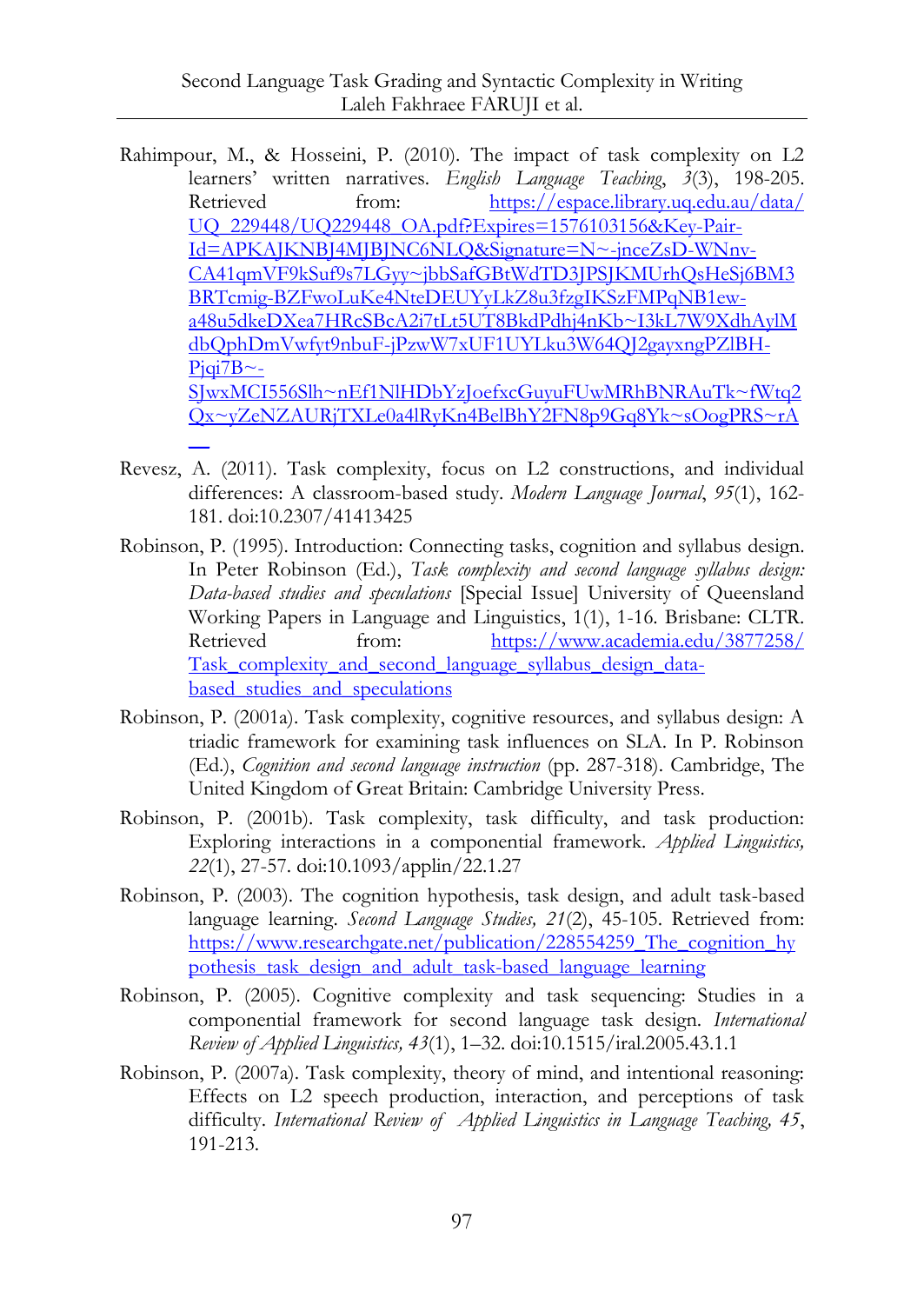- Robinson, P. (2007b). Criteria for classifying and sequencing pedagogic tasks. In M. G. Mayo (Ed.), *Investigating tasks in formal language learning* (pp. 7-27). Clevedon, The United Kingdom of Great Britain: Multilingual Matters.
- Robinson, P. (2010). Situating and distributing cognition across task demands: The SSARC model of pedagogic task sequencing. In M. Putz & L. Sicola (Eds.), *Cognitive processing in second language acquisition: Inside the learner's mind* (pp. 243- 268). Amsterdam, Netherlands: John Benjamins.
- Robinson, P. (2011). Second language task complexity, the Cognition Hypothesis, language learning, and performance. In P. Robinson (Ed.), *Researching task complexity: Task demands, task-based language learning and performance* (pp. 3-38). Amsterdam, Netherlands: John Benjamins.
- Robinson, P., & Gilabert, R. (2007). Task complexity, the cognition hypothesis, second language learning and performance. *International Review of Applied Linguistics, 45*(3), 161-177.
- Robinson, P., Ting, S., & Urwin, J. J. (1995). Investigating second language task complexity. *RELC Journal, 26*(2), 62–79.
- Romanko, R., & Nakatsugawa, M. (2010). Task sequencing based on the cognition hypothesis. In A. M. Stoke (Ed.), *JALT2009 Conference Proceedings* (pp. 436- 445). Tokyo, Japan: JALT.
- Salimi, A., Dadashpour, S., & Asadollahfam, H. (2011). The effect of task complexity on EFL learners' written performance. *Social and Behavioral Sciences, 29*, 1390–1399. doi:10.1016/j.sbspro.2011.11.378
- Scarborough, H. (1990). Index of productive syntax. *Applied Psycholinguistics, 11*(1), 1–22. doi:10.1017/S0142716400008262
- Sercu, L., De Wachter, L., Peters, E., Kuiken, F., & Vedder, I. (2006). The effect of task complexity and task conditions on foreign language development and performance: Three empirical studies. *ITL-Review of Applied Linguistics, 152*(1), 55–84. doi:10.2143/ITL.152.0.2017863
- Shatz, M., Wellman., & Silber, S. (1983). The acquisition of mental verbs: A systematic investigation of first references to mental states. *Cognition, 14*(3), 301-321. doi:10.1016/0010-0277(83)90008-2
- Skehan, P. (1996). A framework for the implementation of task-based instruction. *Applied linguistics*, *17*(1), 38-62. doi:10.1093/applin/17.1.38
- Skehan, P. (2003). Task-based instruction. *Language Teaching, 36*(1), 1-14. doi:10.1017/S026144480200188X
- Skehan, P. (2009). Modelling second language performance: Integrating complexity, accuracy, fluency and lexis. *Applied Linguistics, 30*(4), 510-532. doi:10.1093/applin/amp047